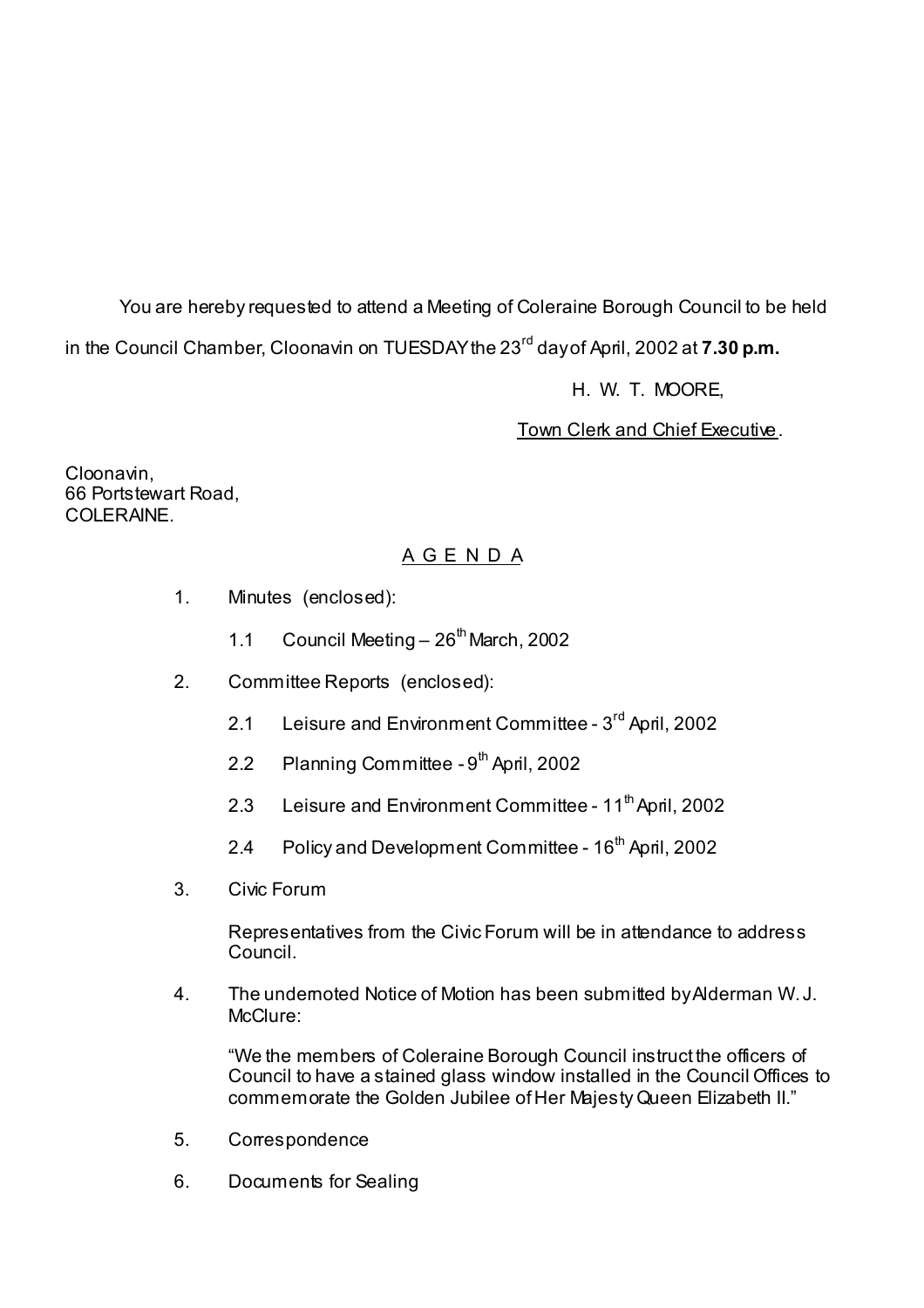## **Enclosed for Information:**

- (1) Minutes of Northern Health and Social Services Council dated  $6<sup>th</sup>$  March, 2002
- (2) Northern Ireland Housing Executive Quarterly Progress Report Coleraine District - January - March 2002
	- (3) Coleraine Harbour Commissioners
		- (a) Minutes of General Purposes Committee Monthly Meeting  $18<sup>th</sup>$ February, 2002
- (b) Minutes of Monthly Meeting 18<sup>th</sup> February, 2002

To: Each Member of Council. **19th** April, 2002.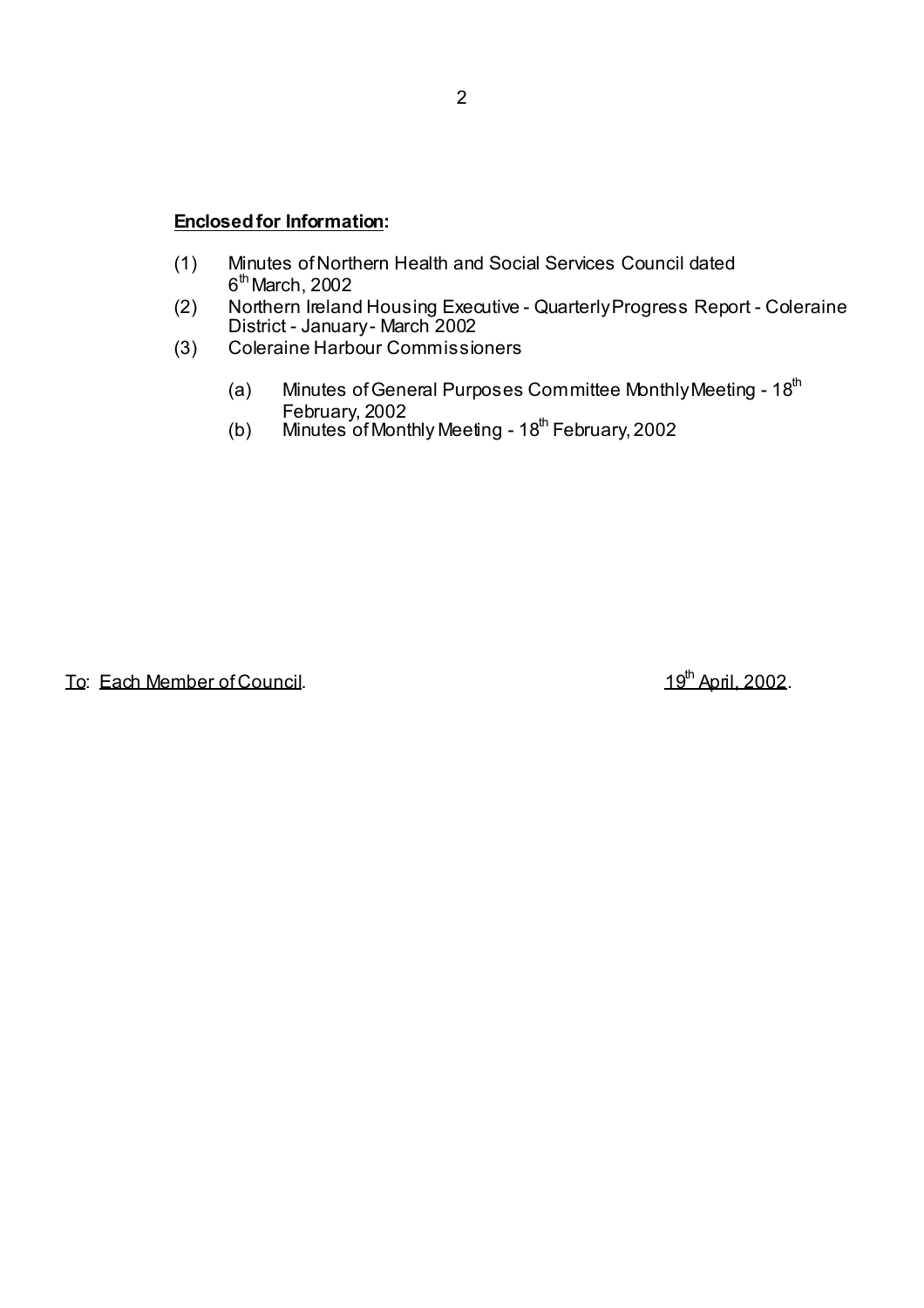# **COLERAINE BOROUGH COUNCIL**

 Minutes of proceedings of Coleraine Borough Council held in the Council Chamber, Cloonavin on Tuesday, 26<sup>th</sup> March, 2002 at 7.30 p.m.

- **Convened:** As per Notice attached
- **Present:** The Mayor, Councillor J. J. Dallat, in the Chair

#### **Aldermen**

| P. E. A. Armitage (Mrs.) | <b>B.</b> Leonard |
|--------------------------|-------------------|
| E. T. Black (Mrs.)       | W. J. McClure     |

#### **Councillors**

 (Items 1.0 - 6.0) W. A. King D. D. Barbour D. McClarty J. M. Bradley G. L. McLaughlin<br>
O. M. Church (Mrs.) A. McQuillan O. M. Church (Mrs.) T. J. Deans E. M. Mullan E. P. Fielding (Mrs.) W. J. Watt N. F. Hillis

C. S. Alexander (Ms.) E. A. Johnston (Mrs.)

**Officers in**

Attendance: Town Clerk and Chief Executive, Director of Technical Services, Director of Corporate Services, Director of Leisure Services, Leisure Services Officer (Facilities), Administrative Officer and Administrative Assistant

#### **Apologies:** Alderman Creelman and Councillor McPherson

#### **1.0 MINUTES**

The Minutes of the Council Meeting of  $26<sup>th</sup>$  February, 2002 were confirmed and signed.

#### **2.0 COMMITTEE REPORTS**

- 2.1 Leisure and Environment The Vice Chairman, Alderman McClure, moved Committee **the adoption of the Leisure and Environment**  Committee Report; this was duly seconded by Councillor Mrs. Church and agreed.
- 2.2 Planning Committee The Chairman, Councillor Mrs. Church, moved the adoption of the Planning Committee Report; this was duly seconded by Alderman McClure.

Matters arising:

2.2.1 Hutchinson 3G It was noted that mobile phone transmission UK(H3G) - Mobile equipment had recently been installed on top of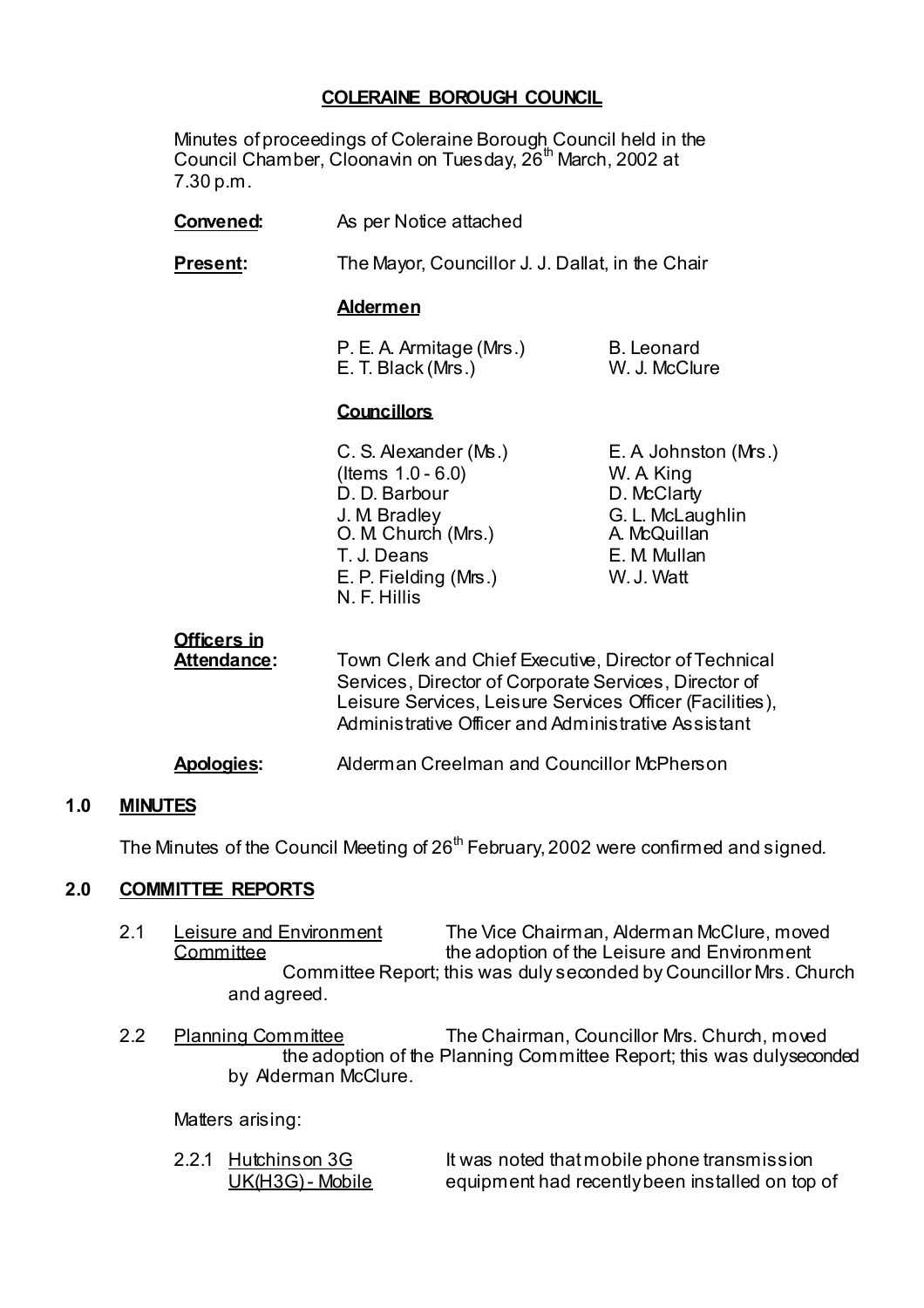|     | <b>Phone Company</b>                       | the Metropole in Portrush.                                                                                                                                                                                                |
|-----|--------------------------------------------|---------------------------------------------------------------------------------------------------------------------------------------------------------------------------------------------------------------------------|
|     |                                            | Disappointment was expressed by some<br>members that representatives of Hutchinson 3G                                                                                                                                     |
|     |                                            | UK(H3G) had not notified Council of this<br>intention at their presentation on 12 <sup>th</sup> March, 2002.                                                                                                              |
|     | 20 <sup>th</sup> March, 2002               | 2.22 Rural Stress Conference - Councillor Watt reported that the theme of the<br>conference had been based on picking up the<br>pieces following Foot and Mouth disease, which<br>had been both relevant and interesting. |
|     |                                            | The Committee Report was, therefore, adopted.                                                                                                                                                                             |
| 2.3 | <b>Street Trading Sub-Committee</b>        | The Chairman, Councillor Watt moved the<br>adoption of the Street Trading Sub-Committee<br>Report; this was duly seconded by Councillor Ms.<br>Alexander and agreed.                                                      |
| 2.4 | <b>Policy and Development</b><br>Committee | The Chairman, Councillor Bradley, moved the<br>adoption of the Policy and Development<br>Committee Report; this was duly seconded by Councillor McQuillan.                                                                |
|     | Matters arising:                           |                                                                                                                                                                                                                           |
|     | 2.4.1 CORE                                 | Nominations of members to sit on the CORE<br>North East Partnership Summit Group had been<br>received by the Town Clerk and Chief<br>Executive, viz:                                                                      |
|     | and Mullan                                 | The Deputy Mayor<br>Alderman McClure<br>Councillors Mrs. Church, McPherson                                                                                                                                                |
|     |                                            | Nominations for the position on the CORE<br>North East Partnership Management Board<br>were then proposed, viz                                                                                                            |
|     |                                            | Councillor Mullan was proposed by<br>(i)<br>Alderman Leonard and seconded by<br>Councillor Ms. Alexander.                                                                                                                 |
|     |                                            | Alderman McClure was proposed by<br>(ii)<br>Councillor Deans and seconded by<br>Councillor Mrs. Fielding.                                                                                                                 |
|     |                                            | On being put to the Meeting, Councillor Mullan<br>received four votes and Alderman McClure received fourteen votes.                                                                                                       |

Alderman McClure was, therefore, duly nominated to sit on the Management Board of the CORE North East Partnership.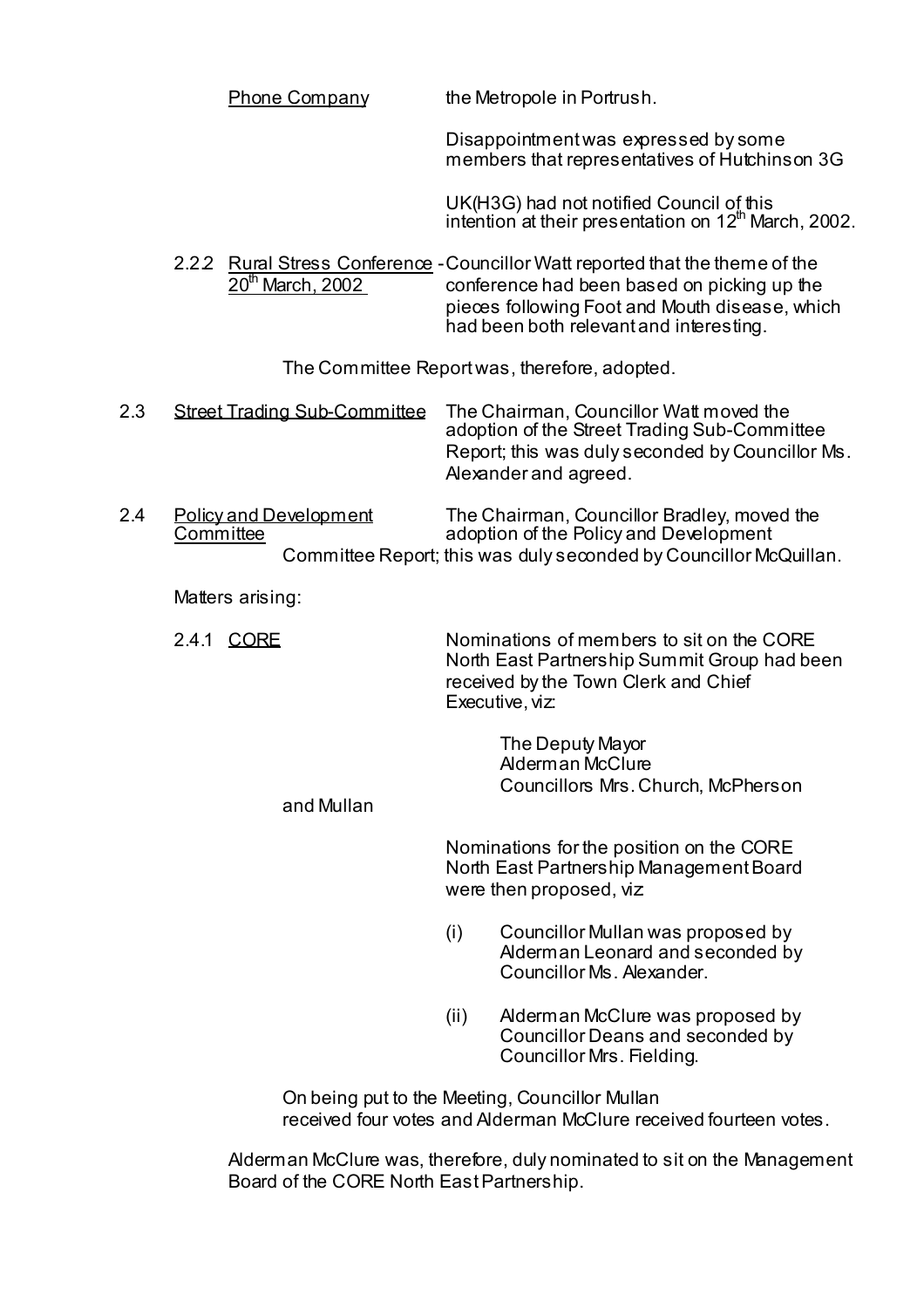2.4.2 Apology Councillor McClarty advised that he had extended an apology for not being present at the meeting of the Policy and Development Committee on 19<sup>th</sup> March, 2002 which had not been noted.

The minute would be amended accordingly.

The Committee Report was, therefore, adopted subject to this amendment.

# **3.0 NORTHERN IRELAND OMBUDSMAN**

 The Mayor welcomed Mr. Tom Frawley, Northern Ireland Ombudsman, who was in

attendance to address Council on the role of the Ombudsman.

 Members viewed a presentation explaining the Office of the Northern Ireland

 Ombudsman and the nature of the work carried out in the roles of both Assembly

Ombudsman and Commissioner of Complaints.

 Mr. Frawley then answered many questions from members and elaborated on different

 aspects of his work, as detailed in his Report, "Facing the Future" (previously supplied).

 The Mayor thanked Mr. Frawley for the comprehensive delivery of his Report and very

informative presentation, after which Mr. Frawley withdrew.

## **4.0 NOTICE OF MOTION SUBMITTED BY ALDERMAN B. LEONARD**

The undemoted Notice of Motion was proposed by Alderman Leonard and seconded by Councillor Bradley:

 "In the light of impending consultation about the N.E. Area Plan and its relevance to the progress of the region, Coleraine Borough Council invites the General Purposes Committee of the Harbour Commission to present to Council their views on:

- (a) present harbour facilities and business levels; and
- (b) plans for future harbour developments, particularly that at Cushowen."

 A full discussion ensued during which members questioned the propriety of inviting a

sub-committee of the Harbour Commissioners to address Council.

 An amendment to the Notice of Motion was then proposed by Alderman McClure and

 seconded by Councillor Deans which, after further discussion and clarification on the wording of the amendment, was agreed as: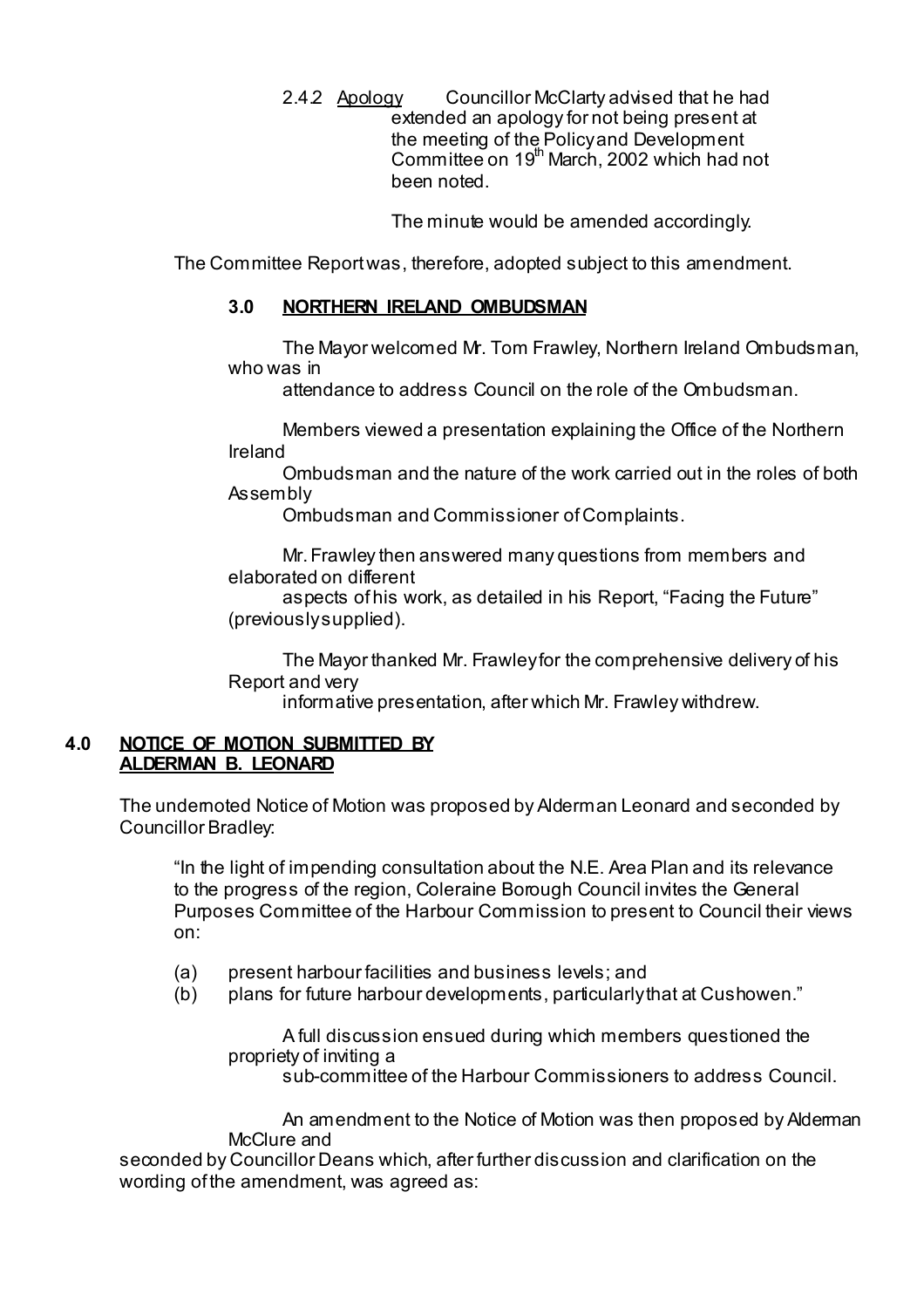"We, the members of Coleraine Borough Council, invite the

Office Bearers

of the Harbour Commission to present to Council their plans forthe proposed development of the Harbour."

 On being put to the Meeting, the amended Notice of Motion was passed unanimously.

# **5.0 OFFSHORE WIND POWER FOR NORTHERN IRELAND - CONSULTATION PROCESS**

The Town Clerk and Chief Executive informed members that the Crown Estate had made an "Offer of Lease" for provision of a wind farm on the seabed off the North Coast, with a closing date for receipt of "expressions of interest" of  $5<sup>th</sup>$  April, 2002. A public announcement on the outcome of the invitation was expected around  $17<sup>th</sup>$  -  $19<sup>th</sup>$  April, 2002. If the project proceeded, during the following 12 month period an environmental impact assessment would be carried out and an extensive consultative process initiated and Council would have the opportunity of commenting.

It was proposed by Councillor Ms. Alexander, seconded by Councillor Barbour and agreed:

 That Mr. David Stanley, Head of Renewable Energy, Department of Enterprise, Trade and Investment, be invited to address Council on the potential project.

## **6.0 APPOINTMENT OF TOURISM CONSULTANT PANEL**

The Report of the Head of Development Services was considered (previously supplied).

Agreed:

That the four highest scoring consultants, as detailed in the report, be appointed to the tourism consultant panel, viz:

 DTZ Pieda Consulting Tourism & Transport Consult International **ASM Horwarth** Mayday Management Consultants

# **7.0 CARRICK DHU CARAVAN PARK, PORTRUSH**

 The Report of the Director of Leisure Services was considered (circulated at meeting). Discussion ensued on the information contained in the Report and a number of members' questions were answered.

 It was noted that future investment decisions regarding the Caravan Parks would entail full consideration of all matters affecting their operating environments.

# **8.0 NORTHERN HEALTH AND SOCIAL SERVICES COUNCIL**

Minutes of the meeting of the Northern Health and Social Services Council, held on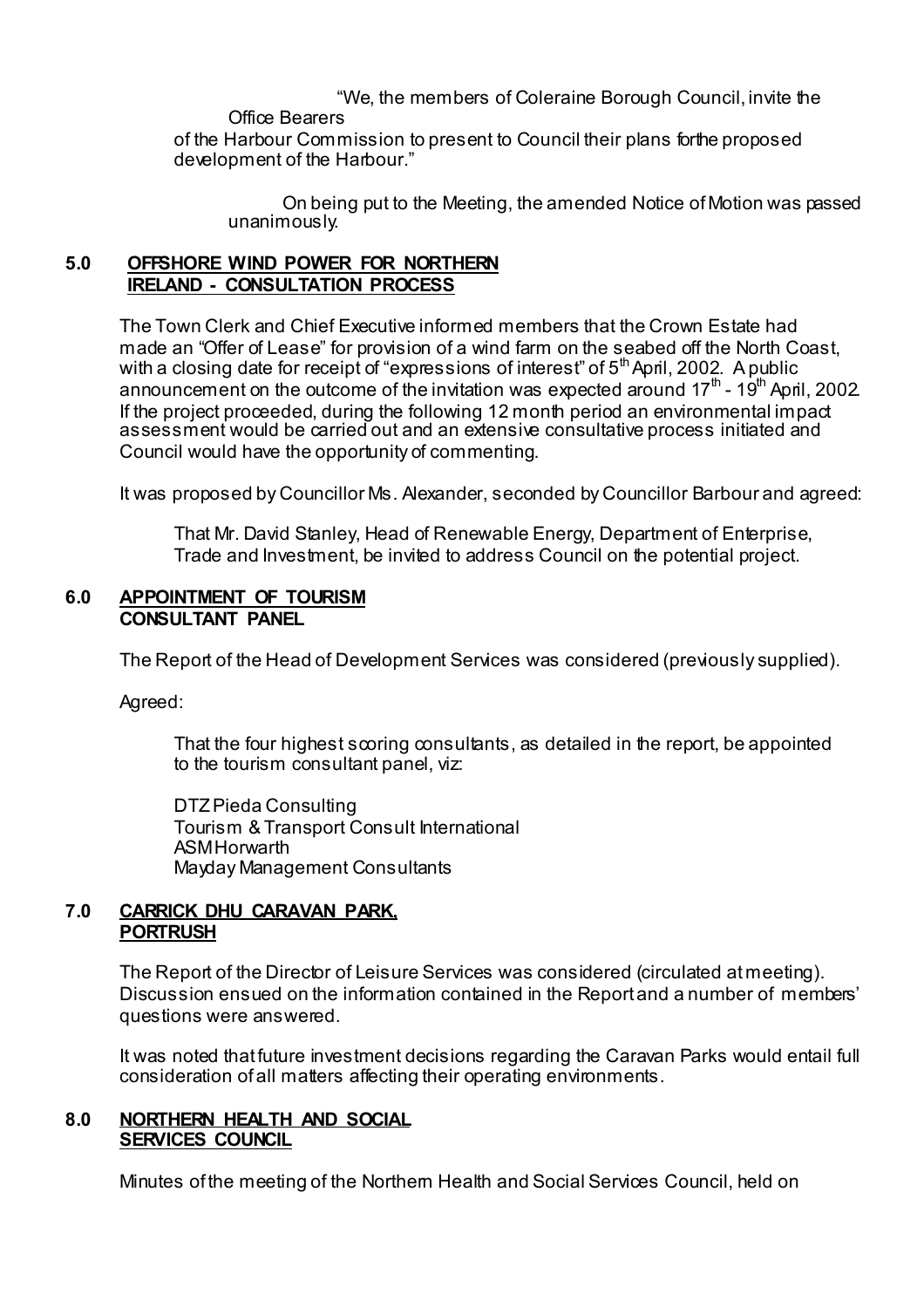Wednesday  $6<sup>th</sup>$  February, 2002 and supplied for information, were noted.

## **9.0 NORTHERN IRELAND POLICING BOARD**

Read letter from the Northern Ireland Policing Board, in response to letter from Council of 5<sup>th</sup> March, 2002 regarding police resources in the Coleraine DCU area.

Deployment of police staff was an operational matter for which the Local District Commander had responsibility. However, the reduction in police personnel was under review by both the Policing Board and the police service, who were confident that this issue would be redressed as new officers were deployed to the DCUs.

Noted.

# **10.0 SOMME WAR GRAVES**

Read letter from the Northern Ireland Office in response to Council's letter of 21<sup>st</sup> January, 2002 regarding the Notice of Motion on Somme War Graves passed by Council.

Dr. Reid's concern on this matter had been expressed to the Commonwealth War Graves Commission in December 2001 whilst the British Ambassador in Paris and the Commonwealth War Graves Commission had written to the French authorities. The French Government had responded that it was committed to full consultation with interested Governments before making any decision on this issue.

A copy of Council's letter would be passed to the Commonwealth War Graves Commission.

Noted.

#### **11.0 CONSIGNIA**

Read letter from Consignia regarding restructuring of the parcels business and transport network.

It was proposed by the Mayor, seconded by Councillor Watt and agreed:

 That Sir John Semple, Director of Northern Ireland Affairs, Consignia, be invited to address a future meeting of Council.

#### **12.0 NORTH-EASTERN EDUCATION AND LIBRARY BOARD**

Tabled:

 Minutes of the North-Eastern Education and Library Board dated  $29<sup>th</sup>$  January, 2002.

## **13.0 NORTHERN HEALTH AND SOCIAL SERVICES BOARD**

Tabled:

Minutes of the Northern Health and Social Services Board dated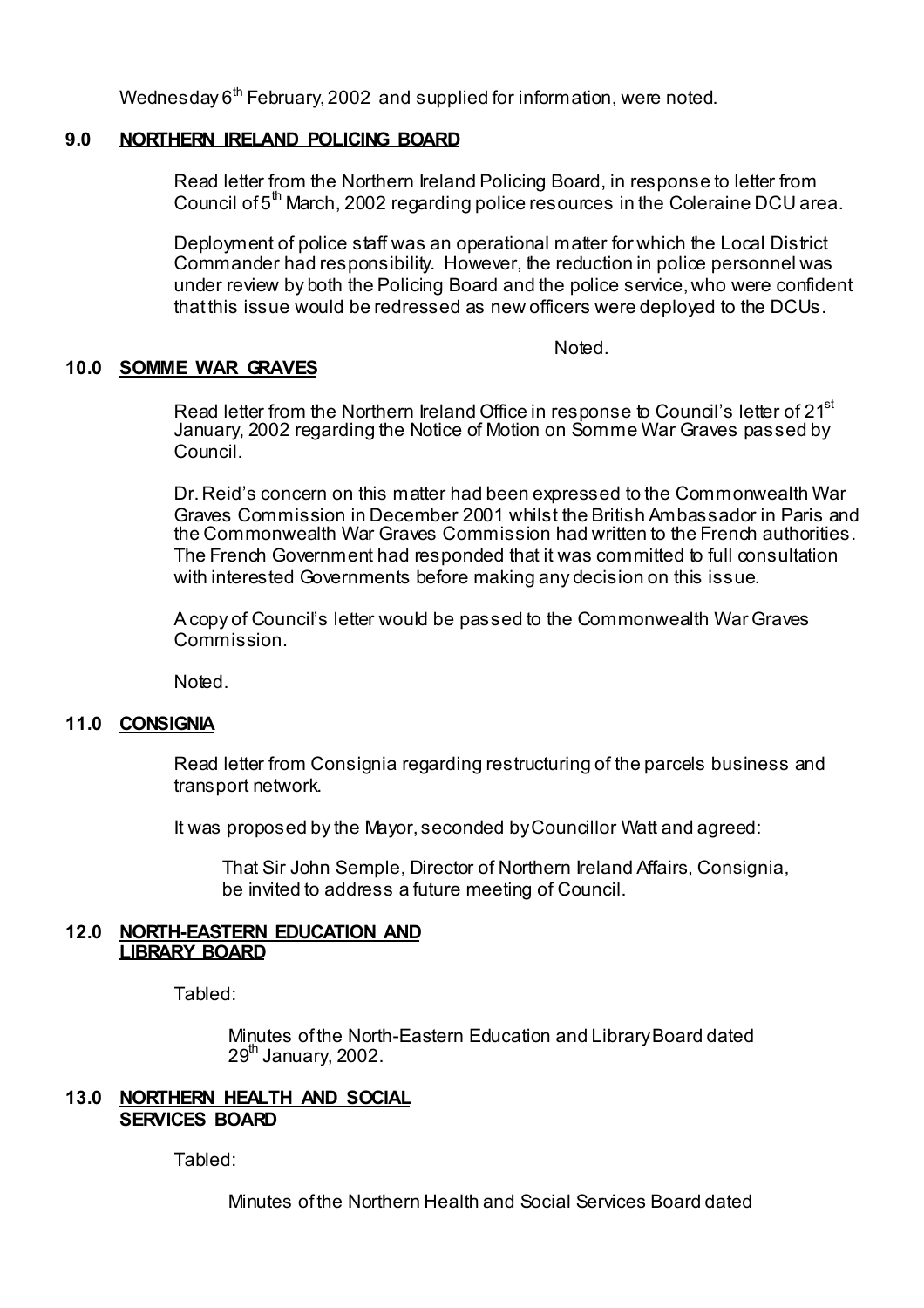20<sup>th</sup> December, 2001.

#### **14.0 DEPARTMENT OF FINANCE AND PERSONNEL**

Tabled:

Northern Ireland Executive's Budget 2002-03.

#### **15.0 THE OFFICE OF THE FIRST MINISTER AND DEPUTY FIRST MINISTER**

Tabled:

New TSN Annual Report 2001.

## **16.0 EXECUTIVE INFORMATION SERVICE**

Tabled:

 The Central Appointments Unit, Public Appointments Annual Report 2000/2001, Volumes 1 and 2.

#### **17.0 HEALTH AND SAFETY EXECUTIVE FOR NORTHERN IRELAND**

Tabled:

Annual Report and Statement of Accounts: 1<sup>st</sup> April, 2000 to 31st March, 2001.

# **18.0 DISTRICT POLICING PARTNERSHIPS**

Council agreed that a Special Meeting to give detailed consideration to the new Codes of Practice, which were due to be published by the end of March, would be held on Monday 22<sup>nd</sup> April, 2002 commencing at 7.30 pm.

Members would be provided with copies of the Codes and an explanatory paper, as soon as they were received.

# **19.0 DOCUMENTS FOR SEALING**

Resolved:

That the following documents be sealed:

|                    | 1. Agreement and Counterpart Catering Franchise - Waterworld, The Harbour,<br>Portrush. Council and Cathy Busby, 236<br>Frocess Road, Cloughmills. |
|--------------------|----------------------------------------------------------------------------------------------------------------------------------------------------|
| 2. Cemetery Titles | <b>Grant of Right of Burial Deeds</b><br>Register Nos. 2788 - 2800 inclusive:                                                                      |

Agherton 2 Ballywillan 4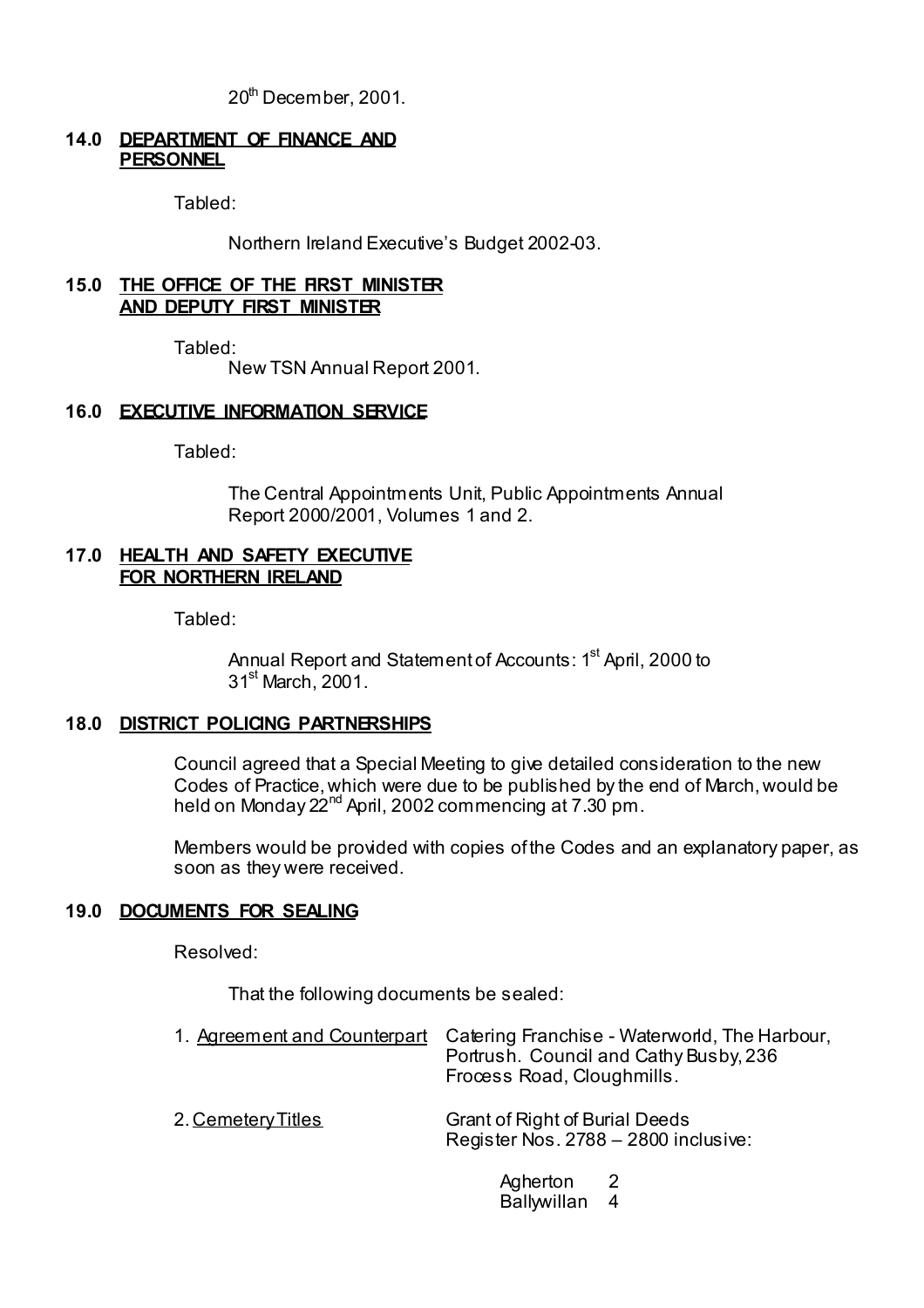Coleraine 5<br>Kilrea -<u>in die staat van die stad van die klimaanse van die stad van die stad van die stad van die stad van die stad v</u> Portstewart 2

Advanced Deed – Register No. 0033:

Ballywillan 1

# **20.0 WELCOME - COUNCILLOR KING**

The Mayor welcomed Councillor King back to his first meeting of Council following his recent operation.

# **21.0 CONGRATULATIONS**

 The Mayor extended congratulations, on behalf of Council, to Mr. Anthony Toner on his recent appointment as Editor of the Coleraine Chronicle.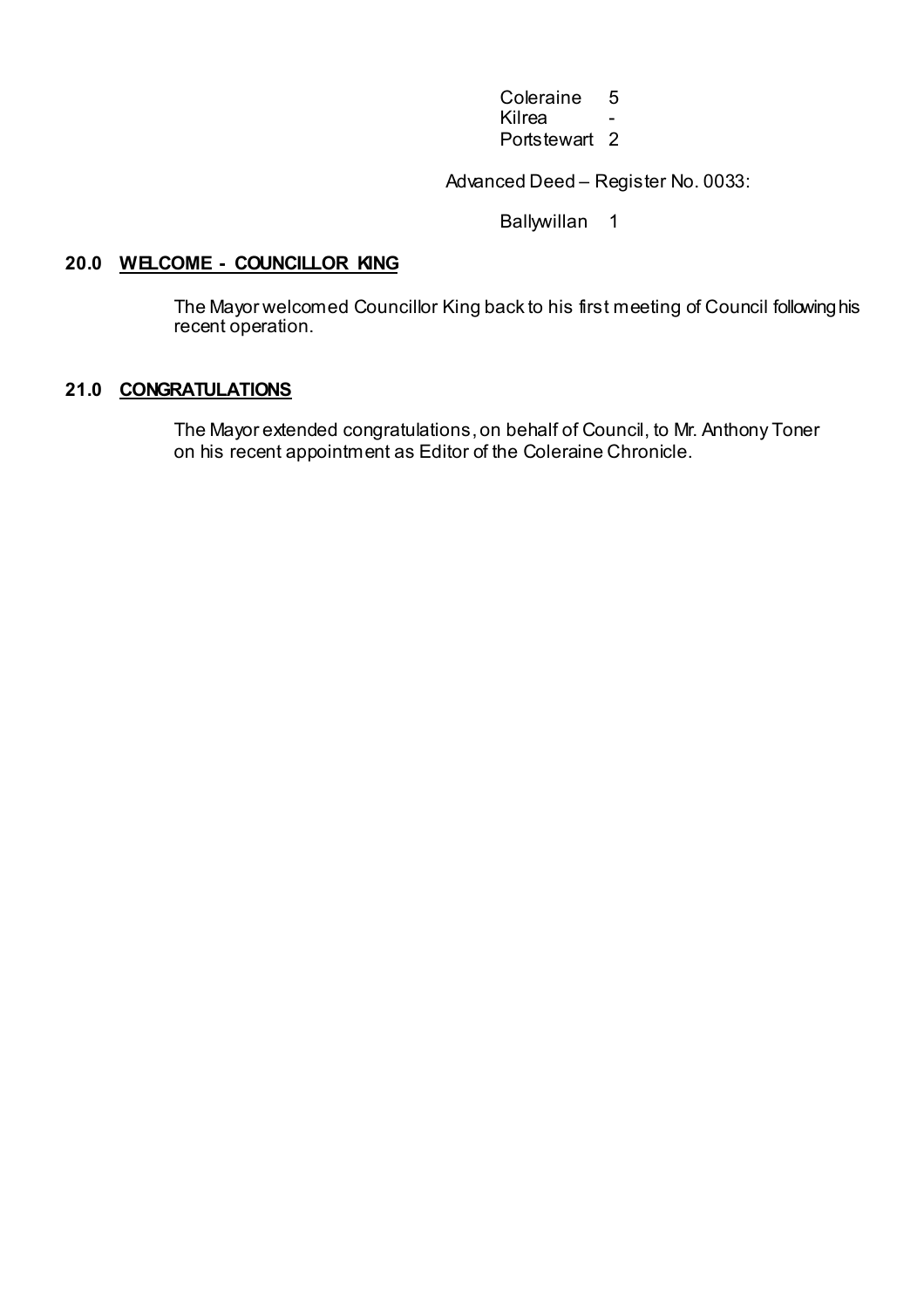## **LEISURE AND ENVIRONMENT COMMITTEE**

# **3rd April, 2002.**

| <b>Present:</b>                   | Councillor R. A. McPherson, in the Chair                                                                                                                                                                                                        |                                                                                                |
|-----------------------------------|-------------------------------------------------------------------------------------------------------------------------------------------------------------------------------------------------------------------------------------------------|------------------------------------------------------------------------------------------------|
|                                   | The Mayor, Councillor J. J. Dallat                                                                                                                                                                                                              |                                                                                                |
|                                   | The Deputy Mayor, Councillor R. D. Stewart                                                                                                                                                                                                      |                                                                                                |
|                                   | <b>Aldermen</b>                                                                                                                                                                                                                                 |                                                                                                |
|                                   | E. T. Black (Mrs.)<br><b>B.</b> Leonard                                                                                                                                                                                                         | W. J. McClure                                                                                  |
|                                   | <b>Councillors</b>                                                                                                                                                                                                                              |                                                                                                |
|                                   | C. S. Alexander (Ms.)<br>D. D. Barbour<br>J. M. Bradley<br>O. M Church (Mrs.)<br>T. J. Deans<br>N. F. Hillis                                                                                                                                    | E. A Johnston (Mrs.)<br>W. A King<br>D. McClarty<br>A. McQuillan<br>E. M. Mullan<br>W. J. Watt |
| <b>Officers in</b><br>Attendance: | Town Clerk and Chief Executive, Director of Environmental<br>Health, Director of Technical Services, Director of Leisure<br>Services, Principal Building Control Officer, Leisure Services<br>Officer (Facilities) and Administrative Assistant |                                                                                                |
| <b>Apologies:</b>                 | Aldermen Mrs. Amitage, Creelman, Councillors Mrs. Fielding<br>and McLaughlin                                                                                                                                                                    |                                                                                                |

## **1.0 SYMPATHY**

 The Chairman referred to the recent death of Her Majesty Queen Elizabeth, The Queen Mother and extended sympathy to The Queen and the Royal family at this time of great sadness. The Chairman paid tribute to the sterling service that The Queen Mother had given to the country during her long life. A Book of Condolence had already been opened at Coleraine Town Hall.

 It was proposed by Councillor McPherson, seconded by Councillor McClarty and agreed that as a mark of respect the meeting be formally adjourned until 7.30 p.m. on Thursday,  $11<sup>th</sup>$  April, 2002.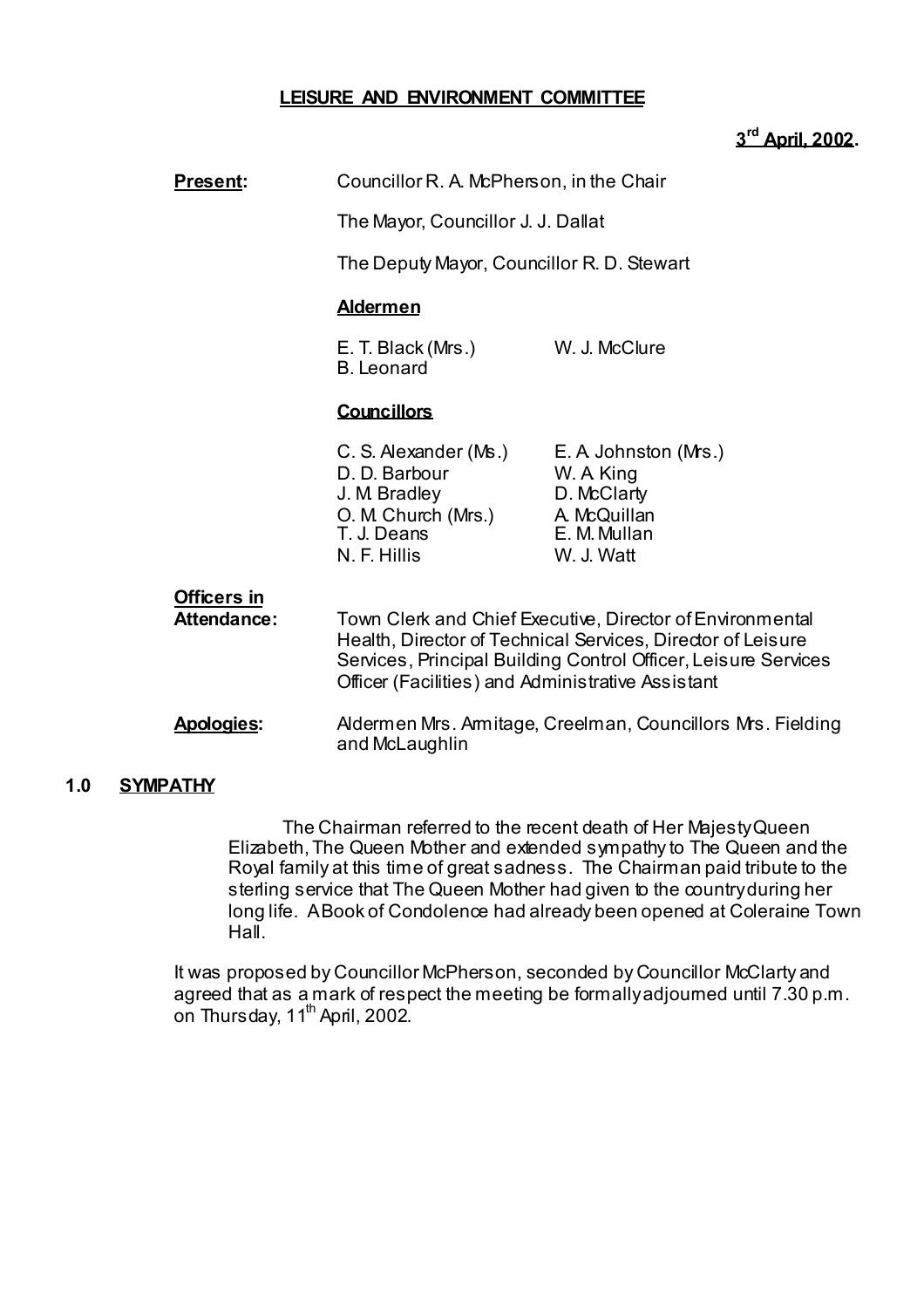# **PLANNING COMMITTEE**

# **9th April, 2002.**

| <b>Present:</b>                     | Councillor O. M. Church (Mrs.) in the Chair                                                                                                                                                                                                                                                                                                                                    |                                            |  |
|-------------------------------------|--------------------------------------------------------------------------------------------------------------------------------------------------------------------------------------------------------------------------------------------------------------------------------------------------------------------------------------------------------------------------------|--------------------------------------------|--|
|                                     | The Mayor, Councillor J. J. Dallat                                                                                                                                                                                                                                                                                                                                             |                                            |  |
|                                     |                                                                                                                                                                                                                                                                                                                                                                                | The Deputy Mayor, Councillor R. D. Stewart |  |
|                                     | <b>Aldermen</b>                                                                                                                                                                                                                                                                                                                                                                |                                            |  |
|                                     | <b>B.</b> Leonard<br>P. E. A. Armitage (Mrs.)<br>E. T. Black (Mrs.)<br>W. J. McClure                                                                                                                                                                                                                                                                                           |                                            |  |
|                                     | <b>Councillors</b>                                                                                                                                                                                                                                                                                                                                                             |                                            |  |
|                                     | C. S. Alexander (Ms.)<br>D. McClarty<br>D. D. Barbour<br>R. A McPherson<br>T. J. Deans<br>A. McQuillan<br>E. P. Fielding (Mrs.)<br>(Items $1.2 - 4.0$ )<br>N. F. Hillis<br>È. M. Mullan<br>(Items $1.2 - 4.0$ )<br>(Items $1.2 - 4.0$ )<br>W. J. Watt<br>E. A Johnston (Mrs.)<br>W. A King<br>Representatives from the Planning Service -<br>Miss H. Clements and Mr. P. Duffy |                                            |  |
| <b>Alsoin</b><br><b>Attendance:</b> |                                                                                                                                                                                                                                                                                                                                                                                |                                            |  |
| <b>Officers in</b><br>Attendance:   | Principal Administrative Officer, Senior Environmental<br>Health Officer and Administrative Assistant                                                                                                                                                                                                                                                                          |                                            |  |
| <b>Apologies:</b>                   | Alderman Creelman and Councillor McLaughlin                                                                                                                                                                                                                                                                                                                                    |                                            |  |
| <b>PLANNING APPLICATIONS</b><br>1.0 |                                                                                                                                                                                                                                                                                                                                                                                |                                            |  |

A list of ninety-three applications was considered (previously supplied).

## **Applications Deferred from Previous Meeting**

| 1.1 | <b>Application No. 1</b><br>C/2001/0428/F | The opinion of the Planning Service was<br>to approve. |
|-----|-------------------------------------------|--------------------------------------------------------|
|     | Erection of 19 No. apartments             |                                                        |
|     | (amended scheme) at Nos. 6 - 8            | Following consideration of BDP                         |
|     | (indusive) Bath Terrace. Portrush for     | Planning's recommendation it was                       |
|     | <b>Patton Homes</b>                       | proposed by Councillor Ms. Alexander,                  |
|     |                                           | seconded by the Deputy Mayor and                       |
|     |                                           | agreed:                                                |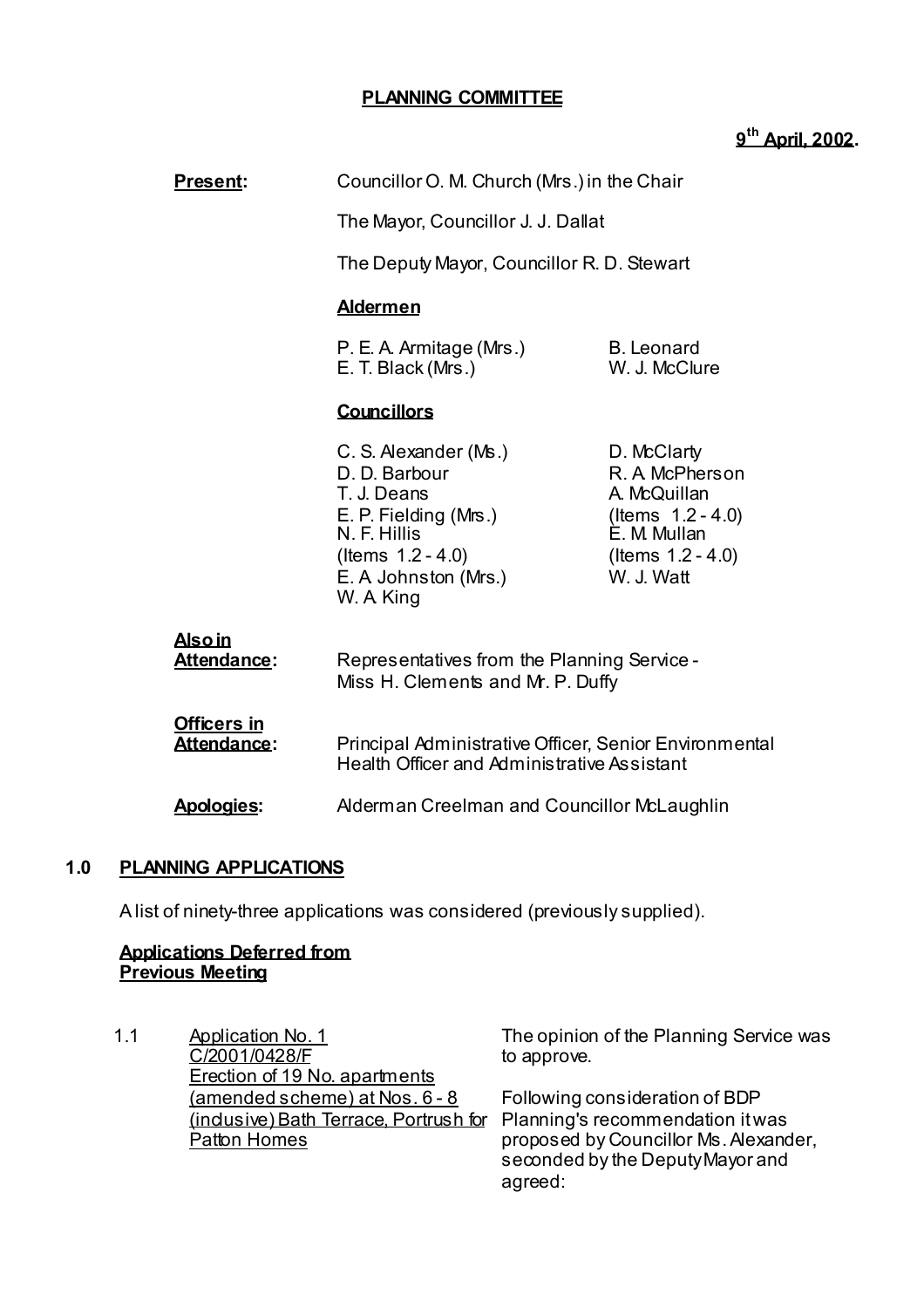That the application be referred to the Planning Management Board for decision.

1.2 Application No. 2 C/2001/0670/F Erection of 5 no. retail units at 121 Coleraine Road, Portrush for Mr. T. Spence

The opinion of the Planning Service was to approve.

Following discussion it was proposed by Alderman McClure and seconded by Councillor Watt:

> That the application be approved.

As an amendment it was proposed by Councillor Hillis and seconded by Councillor Ms. Alexander:

> That the application be deferred to facilitate referral to BDP Planning for examination before deciding whether it should be forwarded to the Planning Management Board for further consideration.

On being put to the Meeting the amendment was lost, two members voting in favour and sixteen members voting against.

The proposal was then put to the Meeting and was carried, fourteen members voting in favour and two members voting against.

The application would, therefore, be approved.

The opinion of the Planning Service was to approve.

It was agreed that the application be approved.

1.3 Application No. 3 C/2001/0678/F Bungalow and conservatory as a replacement to existing dwelling and outbuilding at No. 4 Springfield Road, Garvagh for Mr. and Mrs. S. **Hasson** 

1.4 Application No. 4 C/2001/0961/F Proposed development of 2 no. apartments at 14 Heathmount, Portstewart for Mr. and Mrs. D.

The opinion of the Planning Service was to approve.

Following consideration of BDP Planning's latest recommendation it was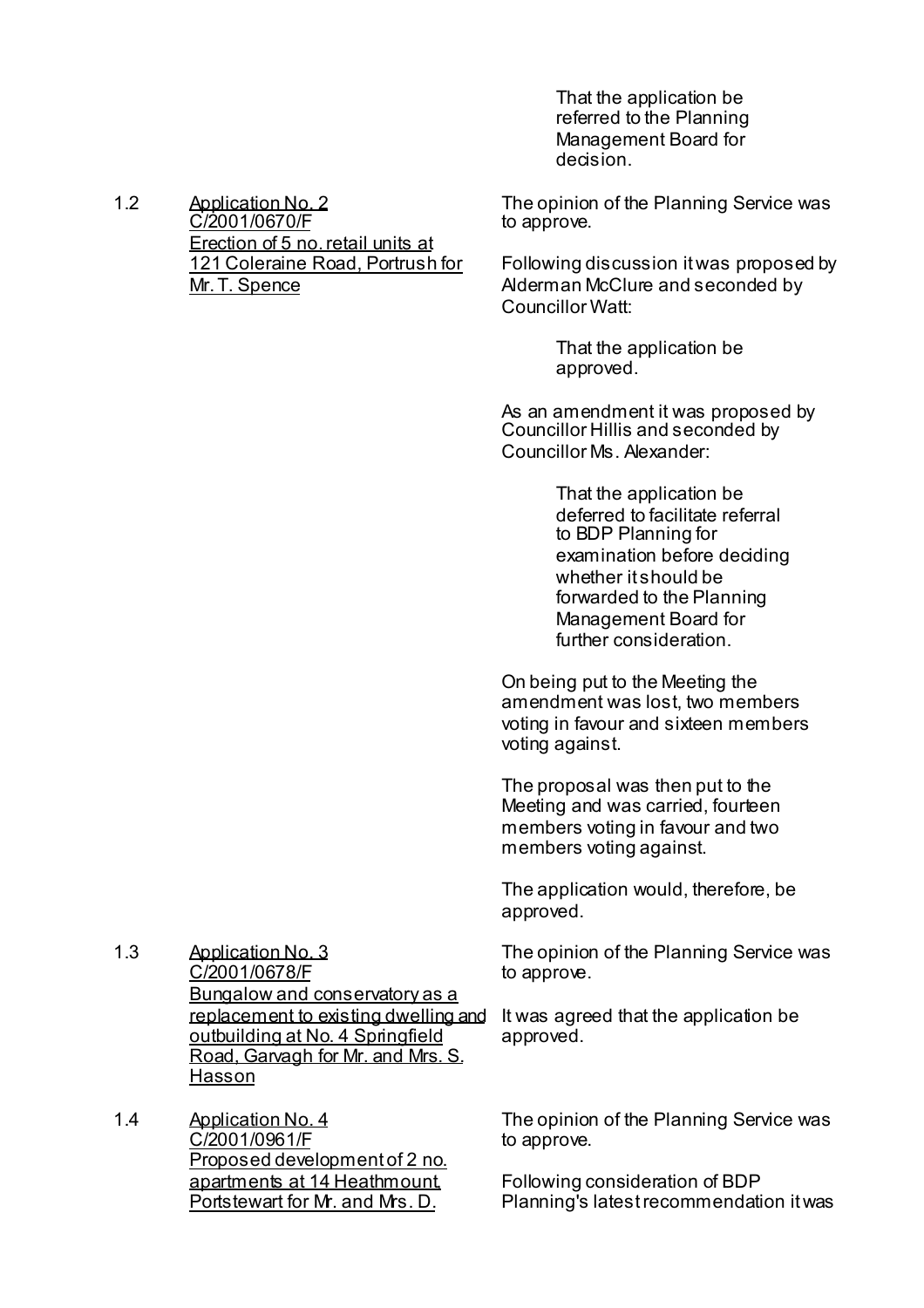Hanna agreed:

 That the application be referred to the Planning Management Board for decision.

1.5 Application No. 5 C/2001/1137/F **Erection of two storey replacement** dwelling at 45 Agivey Road, Kilrea for Mr. and Mrs. S. Gallagher

- 1.6 Application No. 6 C/2001/1150/F Proposed new detached dwelling with integral garage adjacent to 3 Ballylagan Lane, Aghadowey for Mr. D. McNeill
- 1.7 Application No. 7 C/2001/1164/F Erection of dwelling and garage 40m east of 11 Tamneyrankin Road, Swatragh for Mr. J. P. Tohill
- 1.8 Application No. 8 C/2001/1174/F Erection of 3 no. attached dwellings and associated parking facilities and landscaping at 48 Loughan Road, Coleraine for Mr. B. Barr
- 1.9 Application No. 9 C/2001/1193/O Site for dwelling with detached garage at Killyvally Road, Garvagh (adjacent to No. 92 Edenbane Road, Garvagh) for Mr. G. Boyd
- 1.10 Application No. 10 C/2002/0021/F Derelict building to be demolished and 2 no. flats erected at 11 Brook Street, Coleraine for A.M.C. **Developments**
- 1.11 Application No. 11 C/2002/0030/F Erection of replacement dwelling and detached garage at 83 Sconce Road, Articlave for Mr. J. Morgan

The opinion of the Planning Service was to approve.

Reported that satisfactory amended plans had been received and the application would be approved.

The opinion of the Planning Service was to approve.

Reported that satisfactory amended plans had been received and the application would be approved.

The opinion of the Planning Service was to approve.

Reported that satisfactory amended plans had been received and the application would be approved.

The opinion of the Planning Service was to approve.

It was agreed that the application be approved.

The opinion of the Planning Service was to refuse.

It was agreed that the application be deferred for two weeks to facilitate an office meeting.

The opinion of the Planning Service was to approve.

It was agreed that the application be approved.

The opinion of the Planning Service was to refuse.

It was agreed that the application be deferred for one month to facilitate an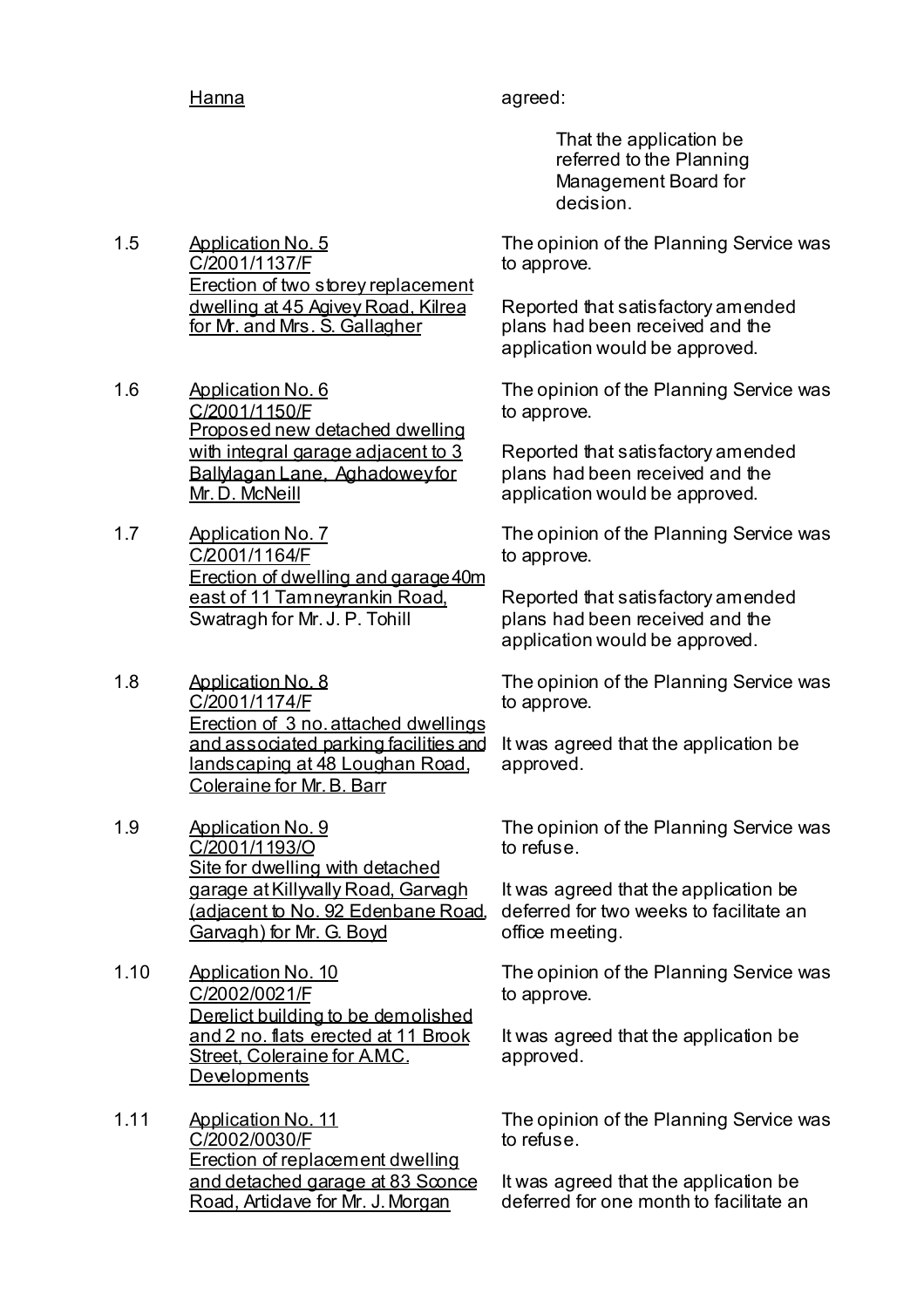office meeting with applicant and architect.

- 1.12 Application No. 12 C/2002/0032/F Proposed housing development south of Dunluce Park/Gortnee Drive, townlands of Gortnee, Portballintrae for A. F. Hastings & Co. Ltd.
- 1.13 Application No. 13 C/2002/0045/O Site for bungalow and detached garage adjacent to 49 Temple Road, Garvagh for Mr. S. Maguire

The opinion of the Planning Service was to refuse.

It was agreed that the application be deferred for one month to facilitate representations by the applicant and objectors.

The opinion of the Planning Service was to refuse.

It was proposed by the Mayor and seconded by Councillor Mullan:

> That the application be approved.

On being put to the Meeting the proposal was carried, eighteen members voting in favour and no one voting against.

1.14 Application No. 14 C/2002/0057/O Erection of one-and-a-half storey dwelling house opposite 96 Kinnyglass Road, Aghadowey for Mr. Teacy

The opinion of the Planning Service was to approve.

Reported that satisfactory amended plans had been received and the application would be approved.

# **New Applications**

- 1.15 Application No. 3 C/2001/1040/O Site for erection of a single storey dwelling house to the rear of 43 Shanlongford Road, Ringsend for J. Faulkner
- 1.16 Application No. 5 C/2001/1178/F Refurbishment and extension of existing amusement arcade to include confectionery shop, adventure theme playground, kiddies amusements, ground floor workshops, plant room, toilets and ground floor snooker at 11 and 11A Dunluce Avenue, Portrush for Ms. R. Forbes

The opinion of the Planning Service was to refuse.

It was agreed that the application be deferred for one month to facilitate a Council site visit.

The opinion of the Planning Service was to approve.

It was agreed that the application be deferred for one month to facilitate an office meeting with applicant and members of Council.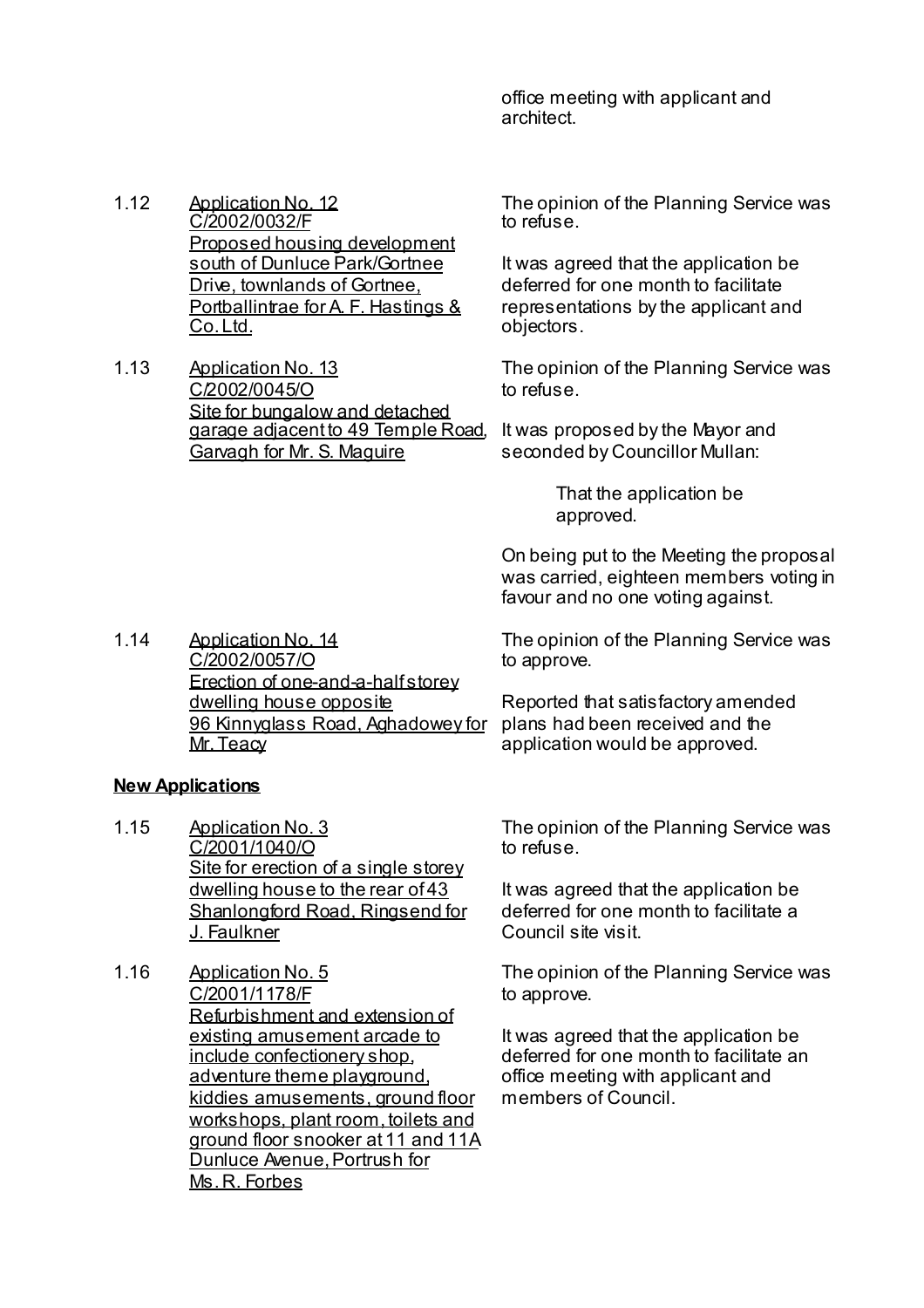- 1.17 Application No. 8 C/2001/1201/F Change of use from domestic vehicle store to commercial vehicle used for commercial vehicle sales at Council site visit. No. 15 Ballyrashane Road, Coleraine for Mr. B. McGill
- 1.18 Application No. 10 C/2002/0029/O Site for dwelling and garage adjacent to No. 52 Ballymacrea Road, Portrush for Mr. P. Morrow
- 1.19 Application No. 18 C/2002/0111/F Proposed extensions to dwelling, erection of garage and re-opening of existing access at 1 Castlewood Avenue, Coleraine for Mr. and Mrs. Kerr
- 1.20 Application No. 20 C/2002/0117/O Site for bungalow and garage adjacent to 73 Letterloan Road, Coleraine for Miss A. Black
- 1.21 Application No. 22 C/2002/0119/O Proposed site for dwelling at Dunboe Road, Macosquin, Coleraine for Mr. H. Millen
- 1.22 Application No. 23 C/2002/0120/O Site for dwelling and garage adjacent to No. 12 Ballindreen Road, Coleraine for Mr. G. McIntyre
- 1.23 Application No. 28 C/2002/0127/A Erection of free standing sign at Quilley Road, Coleraine for Mrs. E. McConaghy
- 1.24 Application No. 29 C/2002/0128/A

The opinion of the Planning Service was to refuse.

store associated with yard presently deferred for one month to facilitate a It was agreed that the application be

> The opinion of the Planning Service was to refuse.

It was agreed that the application be deferred for one month to facilitate a Council site visit.

The opinion of the Planning Service was to refuse.

It was agreed that the application be deferred for one month to facilitate an office meeting with architect and members of Council.

The opinion of the Planning Service was to refuse.

It was agreed that the application be deferred for one month to facilitate a Council site visit.

The opinion of the Planning Service was to refuse.

It was agreed that the application be deferred for one month to facilitate a Council site visit.

The opinion of the Planning Service was to refuse.

It was agreed that the application be deferred for one month to facilitate a Council site visit.

The opinion of the Planning Service was to refuse.

It was agreed that the application be deferred for one month to facilitate a Council site visit.

The opinion of the Planning Service was to refuse.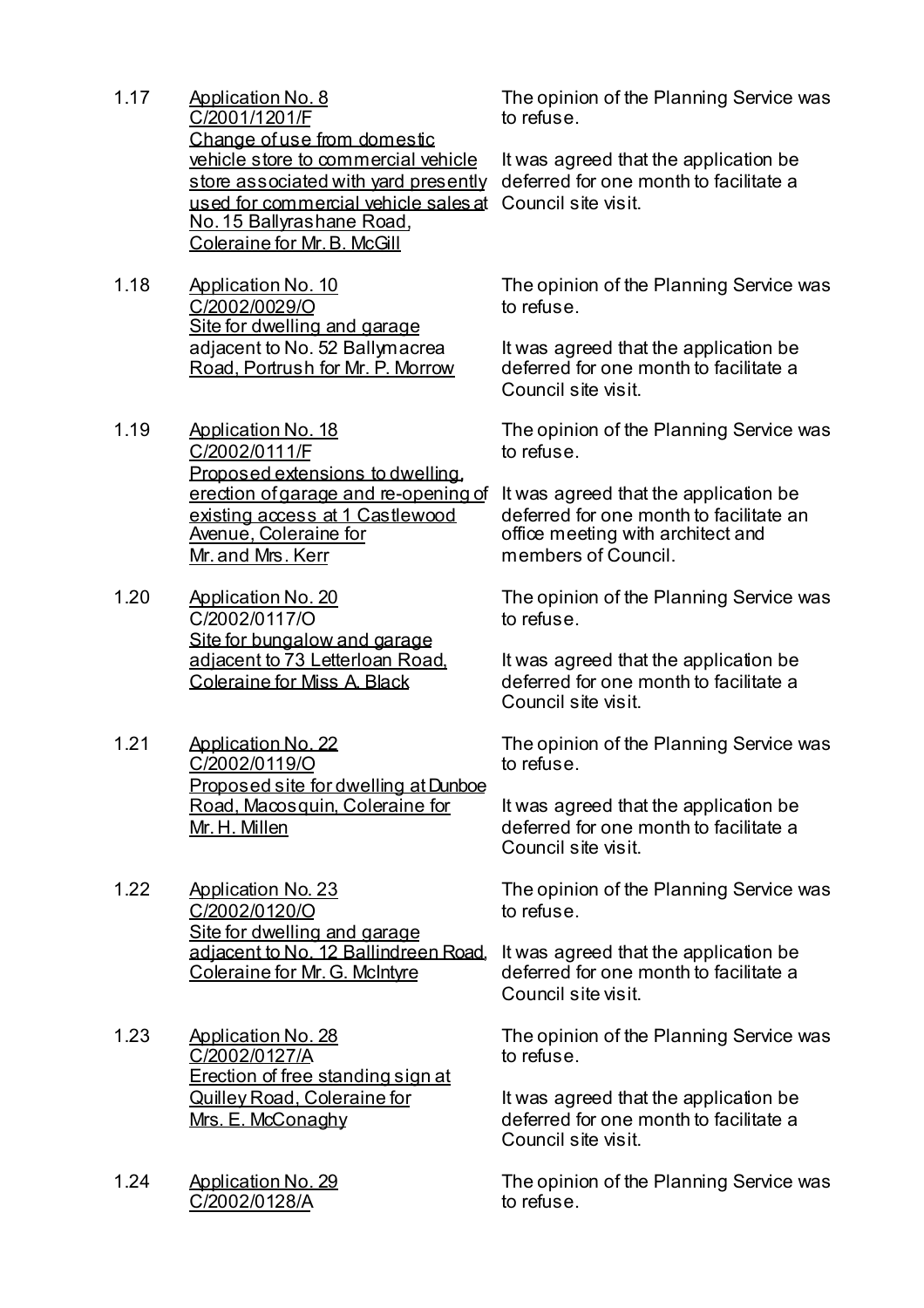Erection of free standing sign at Mussenden Road, Articlave, Coleraine for Mrs. E. McConaghy

It was agreed that the application be deferred for one month to facilitate a Council site visit.

- 1.25 Application No. 33 C/2002/0132/O Site of dwelling and garage north east of 10 Glen Road, Garvagh for Mr. J. McNicholl
- 1.26 Application No. 36 C/2002/0136/F Erection of replacement bungalow with integral garage at 14 Prospect Road, Portstewart for Ms. D. and R. Stinson
- 1.27 Application No. 39 C/2002/0140/O Proposed new dwelling on lands off Drumagarner Road, opposite Drumard Road junction, Kilrea for Mr. T. McEldownie
- 1.28 Application No. 47 C/2002/0151/O Site for two storey house at 4 Oldtown Road, Ballymoney for Mr. S. Taggart
- 1.29 Application No. 60 C/2002/0170/O Site for new dwelling 80m south west of 10 Gortycavan Road, Coleraine for Mr. and Mrs. S. **McCaughey**
- 1.30 Application No. 72 C/2002/0194/O Site of dwelling and garage adjacent to 10 Liscall Road, Garvagh for Mr. E. Doherty
- 1.31 Application No. 73 C/2002/0201/O Building of three bedroom bungalow with attached garage at

The opinion of the Planning Service was to refuse.

It was agreed that the application be deferred for one month to facilitate a Council site visit.

The opinion of the Planning Service was to refuse.

It was agreed that the application be deferred for one month to facilitate an office meeting with applicant and members of Council.

The opinion of the Planning Service was to refuse.

It was agreed that the application be deferred for one month to facilitate a Council site visit.

The opinion of the Planning Service was to refuse.

It was agreed that the application be deferred for one month for further discussions with the applicant.

The opinion of the Planning Service was to refuse.

It was agreed that the application be deferred for one month to facilitate a Council site visit.

The opinion of the Planning Service was to refuse.

It was agreed that the application be deferred for one month to facilitate a Council site visit.

The opinion of the Planning Service was to refuse.

It was agreed that the application be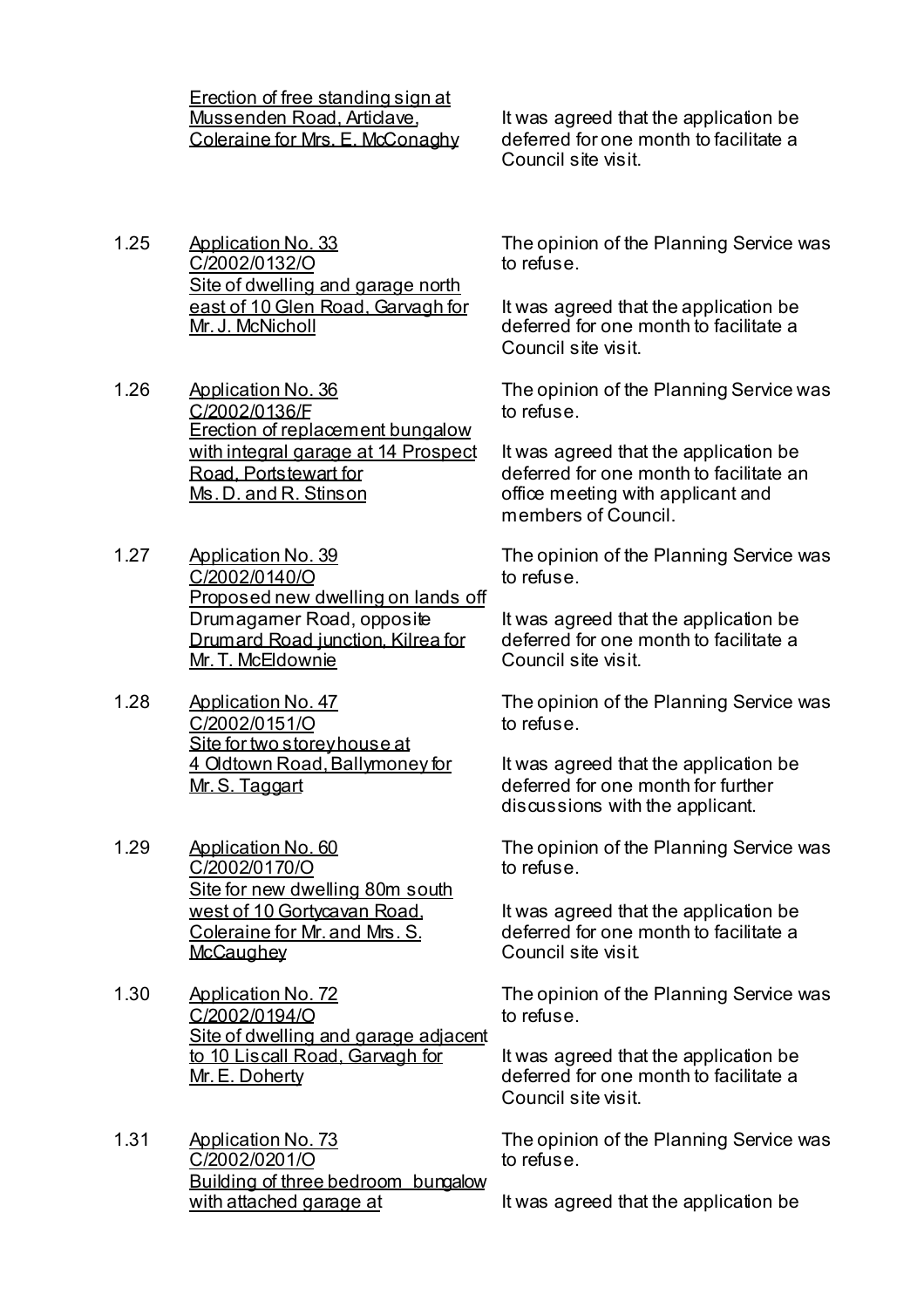Mr. W. Johnston

- 1.32 Application No. 74 C/2002/0202/O Site for two storey dwelling at Moneybrannon Road, Crossgar, Coleraine for Mr. J. Linton
- 1.33 Application No. 79 C/2002/0209/O Proposed site for dwelling with detached garage opposite the junction of Temple Road and Lisnascreghog Road, Garvagh for Mr. P. Mullan

5 Drumadragh, Blagh, Coleraine for deferred for one month to facilitate a Council site visit.

> The opinion of the Planning Service was to refuse.

It was agreed that the application be deferred for one month to facilitate a Council site visit.

The opinion of the Planning Service was to refuse.

It was agreed that the application be deferred for one month to facilitate a Council site visit.

#### **2.0 RENEWABLE ENERGY SEMINAR AND FAIR**

Reported that a Renewable Energy Seminar and Fair would be held on 19<sup>th</sup> and 20<sup>th</sup> April in the Ecos Centre, Ballymena.

 Members interested were asked to contact the Principal Administrative Officer as soon as possible.

# **3.0 VISIT - BBC NORTHERN IRELAND**

 Reported that the visit to Broadcasting House in Belfast had been arranged for the evening of Monday,  $13<sup>th</sup>$  May, 2002. Invitations would be sent to members.

Noted.

# **4.0 MAY BALL**

 Reported that the Mayor and Mayoress were hosting a May Ball on behalf of Riding for the Disabled Association - Coleraine and District Group in the Bushtown House Hotel, Coleraine on Saturday, 25<sup>th</sup> May, 2002.

Noted.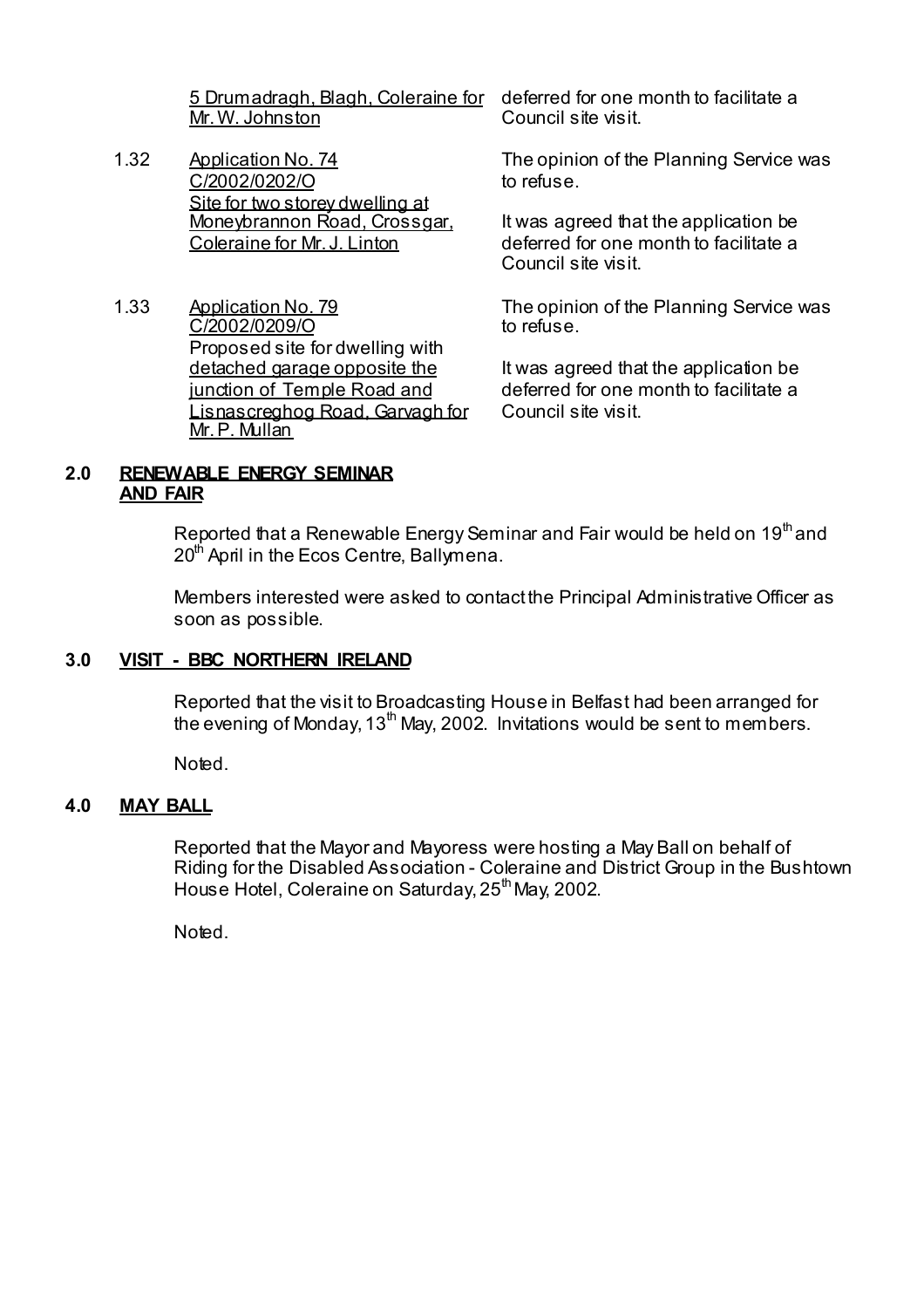# **LEISURE AND ENVIRONMENT COMMITTEE**

# **11th April, 2002.**

# **Present:** Councillor R. A. McPherson, in the Chair

The Deputy Mayor, Councillor R. D. Stewart

# **Aldermen**

 E. T. Black (Mrs.) W. J. McClure B. Leonard

## **Councillors**

| C. S. Alexander (Ms.) | E. A Johnston (Mrs.)   |
|-----------------------|------------------------|
| (Items $1.0 - 2.10$ ) | W. A King              |
| D. D. Barbour         | G. L. McLaughlin       |
| J. M. Bradley         | A. McQuillan           |
| T. J. Deans           | E. M. Mullan           |
| E. P. Fielding (Mrs.) | (Items $1.2 - 7.1.1$ ) |
| N. F. Hillis          | W. J. Watt             |

# **Officers in**

**Attendance:** Town Clerk and Chief Executive, Director of Technical Services, Director of Environmental Health, Director of Leisure Services, Principal Building Control Officer (Items 1.0 - 1.7), Leisure Services Officer (Facilities), Leisure Services Officer (Services), Events Officer and Administrative Assistant

 **Apologies:** The Mayor, Aldermen Mrs. Armitage, Creelman, Councillors Mrs. Church and McClarty

# **1.0 TECHNICAL SERVICES REPORT**

The Report of the Director of Technical Services was considered (previously supplied).

Matters arising:

| 1.1 | Department of Regional<br>Development - Roads Service -<br>Disabled Parking Bay-<br>Mount Street, Coleraine | The Department proposed to provide a disabled<br>parking bay adjacent to 32 Mount Street,<br>Coleraine.                                                                                                                    |
|-----|-------------------------------------------------------------------------------------------------------------|----------------------------------------------------------------------------------------------------------------------------------------------------------------------------------------------------------------------------|
|     |                                                                                                             | Council is recommended to support the proposal.                                                                                                                                                                            |
| 1.2 | Waste Disposal - Strabane<br><b>District Council</b>                                                        | Strabane District Council had requested assistance<br>from Council for the disposal of waste from its area<br>at Craigahulliar Landfill Site. Council was<br>requested to provide assistance for a 2 to 3 month<br>period. |
|     |                                                                                                             | Following discussion it was proposed by Councillor<br>Watt, seconded by Councillor Barbour and<br>recommended:                                                                                                             |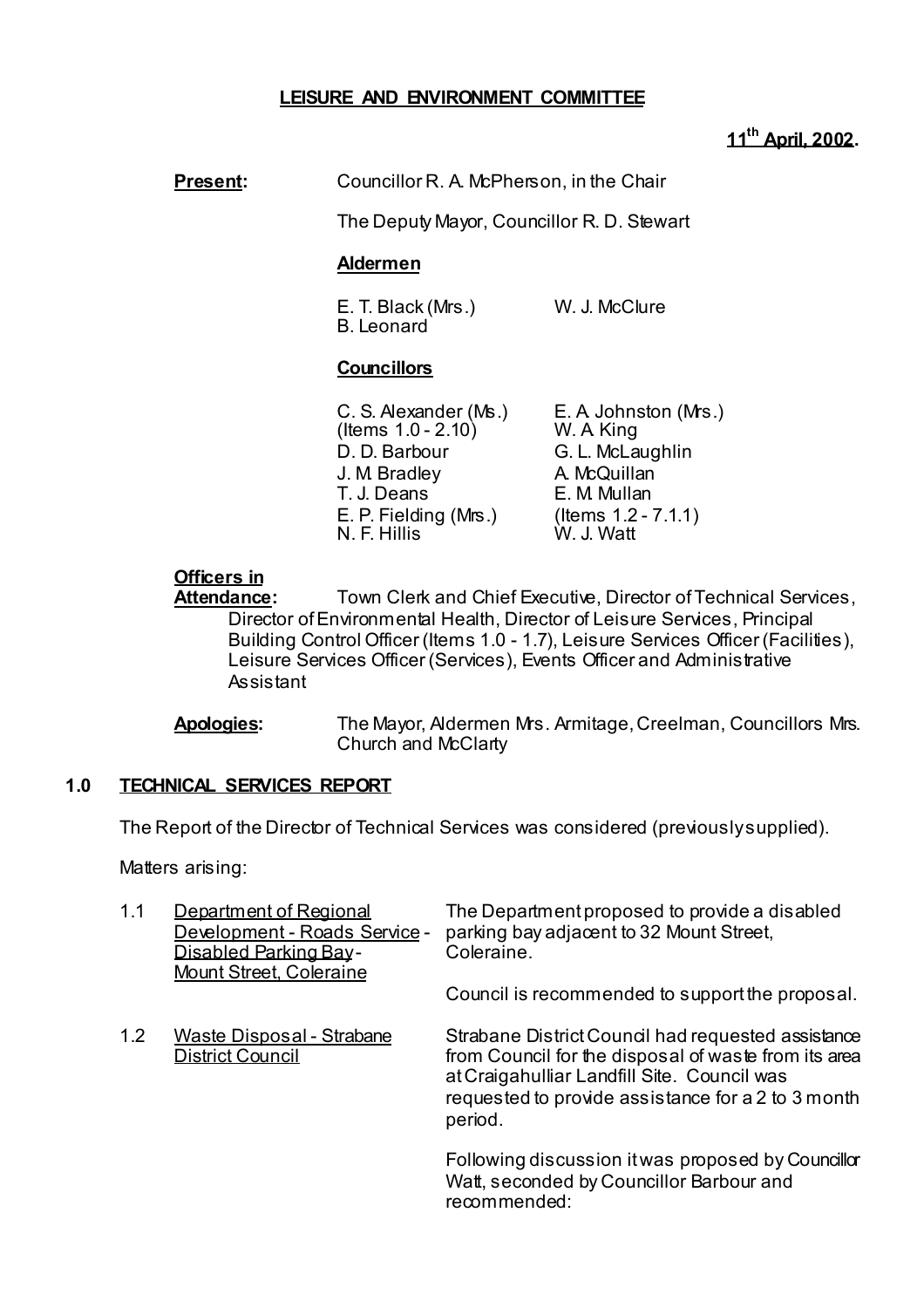That Council agree to assist Strabane District Council for a 2 to 3 month period subject to agreement on charges.

 1.3 Consultation Paper on Consideration was given to information, as detailed Recovery and Recycling in the report, on a consultation paper issued by the<br>Targets in Northern Ireland Department of the Environment on Recovery and Department of the Environment on Recovery and for Packaging Waste in 2002 Recycling Targets in Northern Ireland for Packaging Waste in 2002.

Following discussion it was recommended:

That the Director of Technical Services respond to the Department expressing concern at the proposed Northern Ireland targets and recommend that the Department await the results of projected figures in Great Britain before implementing the proposed targets for the Province.

#### 1.4 Entertainments Licence

 1.4.1 North West '200' An application for the grant of an Entertainments Marquee **Licence had been received in respect of:** 

> North West '200' Marquee, The Campsite, Islandtasserty Road, Coleraine

Recommended:

That an Entertainments Licence be granted.

1.4.2 Kilrea Sports Hall An application for the grant of an Entertainments

Licence had been received in respect of:

Kilrea Sports Hall, Craiglea Gardens, Kilrea

Recommended:

That an Entertainments Licence be granted.

1.5 Building Control

1.5.1 Approvals Approval had been given for sixty applications.

1.6 Technical Officer Members extended best wishes to Mr. W. Holmes (Technical Officer), who had recently taken up a post with St. Patrick's Church, Coleraine.

 1.7 For Information The Director of Technical Services provided information in his report on the following:

(i) Portstewart Harbour Scheme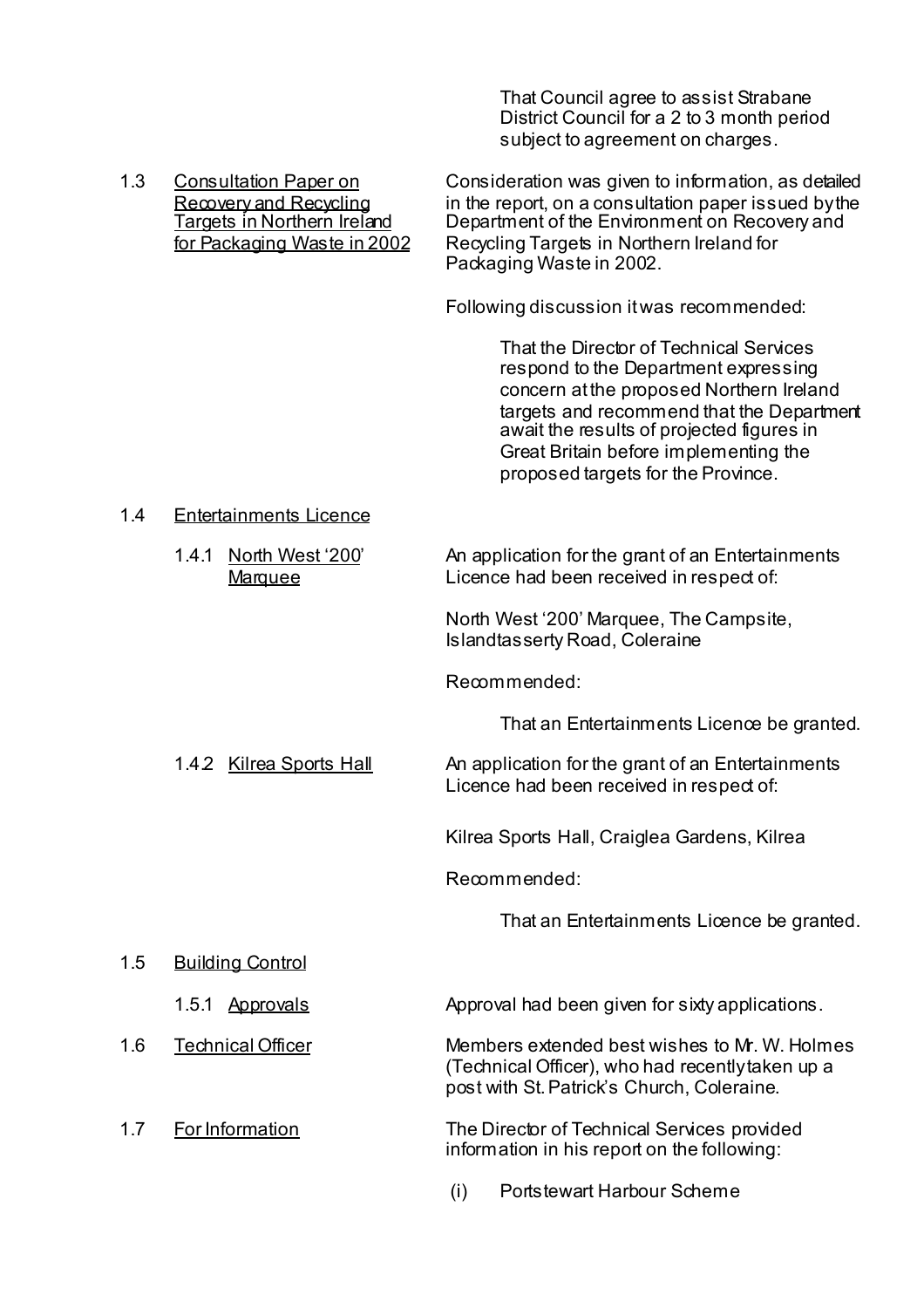(ii) Arcadia, Portrush

# **2.0 LEISURE SERVICES REPORT**

The Report of the Director of Leisure Services was considered (previously supplied).

Matters arising:

| 2.1 | <b>Officers</b>                                       | The Director of Leisure Services introduced Mr. A.<br>Camichael - Leisure Services Officer (Services)<br>and Ms. C. McKee - Events Officer who were in<br>attendance at the meeting.                                         |
|-----|-------------------------------------------------------|------------------------------------------------------------------------------------------------------------------------------------------------------------------------------------------------------------------------------|
| 2.2 | Portrush Town Hall                                    | Committee noted information, as detailed in the<br>report, regarding the Portrush Town Hall scheme.<br>Concern was expressed at the extended time-scale<br>for the project.                                                  |
|     |                                                       | The Director of Leisure Services would be meeting<br>with representatives of Hearth on 12 <sup>th</sup> April, 2002<br>and would provide a further update for Committee<br>at the Maymeeting.                                |
| 2.3 | Skateboarding                                         | Committee noted information, as detailed in the<br>report, on progress regarding the provision of a<br>Skateboarding facility.                                                                                               |
| 2.4 | Open Space - Bumside<br>Park. Coleraine               | Representations had been received from residents<br>of Burnside Park, Coleraine requesting Council to<br>acquire an area of open space fronting Greenhall<br>Highway currently in the ownership of the Housing<br>Executive. |
|     |                                                       | Following discussion it was recommended:                                                                                                                                                                                     |
|     |                                                       | That the Director of Leisure Services<br>approach the Housing Executive seeking the<br>transfer of this land to Council (at no cost) to<br>facilitate its retention as open space.                                           |
| 2.5 | <b>Community and Arts Festival</b>                    | Committee noted information, as detailed in the<br>report, regarding the Community and Arts Festival<br>to be held from $4^{\text{th}}$ - 11 <sup>th</sup> May, 2002.                                                        |
| 2.6 | Golden Jubilee Programme                              | Committee noted information, as detailed in the<br>report, regarding the Golden Jubilee Programme.                                                                                                                           |
|     |                                                       | Council is recommended to agree, in principle, to<br>an evening reception being held in the Bann<br>Gallery in late June to mark the Golden Jubilee.                                                                         |
| 2.7 | Northern Ireland Boys'<br><b>Football Association</b> | Council is recommended to provide a grant of<br>£500.00 and the use of four soccer pitches to the                                                                                                                            |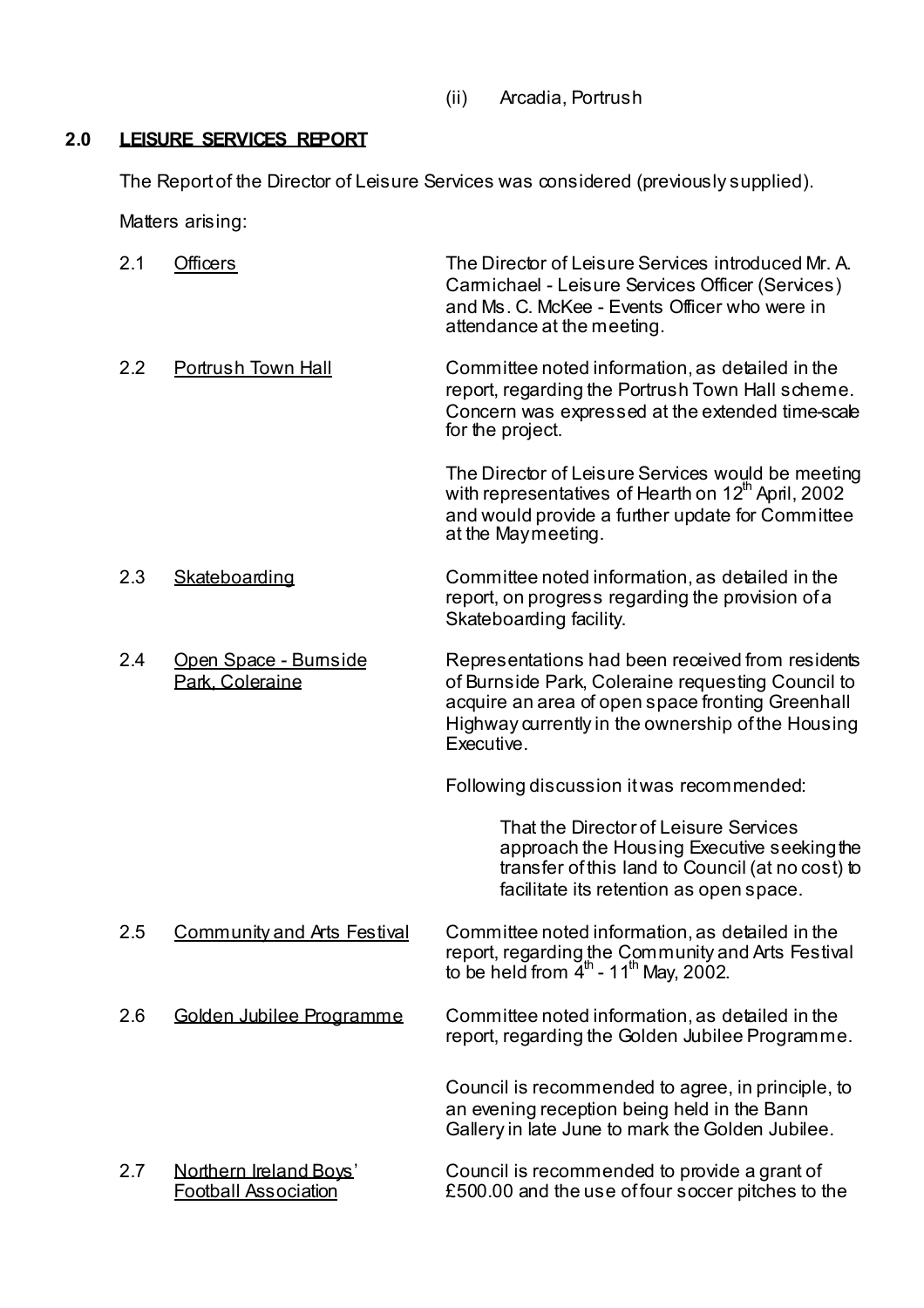|      |                                         | Northern Ireland Boys' Football Association for an<br>eight team Tournament to be held in the Borough<br>from $3^{\text{rd}}$ - $6^{\text{th}}$ May, 2002.                                                                                               |
|------|-----------------------------------------|----------------------------------------------------------------------------------------------------------------------------------------------------------------------------------------------------------------------------------------------------------|
| 2.8  | Special Olympics 2002                   | Council is recommended to provide a grant of<br>£200.00 to the Northern Ireland Special Olympics<br>Team towards the costs of participating in a pre-<br>qualifying competition for the World Special<br>Olympics which would be held in Dublin in 2003. |
| 2.9  | Co. Londonderry Milk Cup<br><u>Team</u> | Council is recommended to provide financial<br>assistance of £300.00 per team towards the costs<br>of the Under 14 and Under 16 Co. Londonderry                                                                                                          |
|      |                                         | Milk Cup Teams participating in the 2002                                                                                                                                                                                                                 |
|      |                                         | competition.                                                                                                                                                                                                                                             |
| 2.10 |                                         | Coleraine Twinning Association Committee noted that Mr. Mark Reavey had                                                                                                                                                                                  |
|      |                                         | stepped down as Chairperson of Coleraine                                                                                                                                                                                                                 |
|      |                                         | Twinning Association after 10 years' sterling                                                                                                                                                                                                            |
|      |                                         | service. The Association had elected Mr. Tony Lee                                                                                                                                                                                                        |
|      |                                         | as its new Chairman.                                                                                                                                                                                                                                     |
|      |                                         | It was agreed that a letter of thanks be forwarded                                                                                                                                                                                                       |
|      |                                         | to Mr. Reavey.                                                                                                                                                                                                                                           |
| 2.11 | The Crescent Playing Fields,            | The Director of Leisure Services would consider                                                                                                                                                                                                          |
|      | Coleraine                               | utilising any available capital funds to improve the                                                                                                                                                                                                     |
|      |                                         | playing surface of the soccer pitches at The                                                                                                                                                                                                             |
|      |                                         | Crescent, Coleraine.                                                                                                                                                                                                                                     |
|      | 2.12 For Information                    | The Director of Leisure Services provided                                                                                                                                                                                                                |
|      |                                         | information in his report on the following:                                                                                                                                                                                                              |
|      |                                         | St. Patrick's Weekend - La Roche-sur-Yon                                                                                                                                                                                                                 |

# **3.0 ENVIRONMENTAL HEALTH REPORT**

The Report of the Director of Environmental Health was considered (previously supplied).

Matters arising: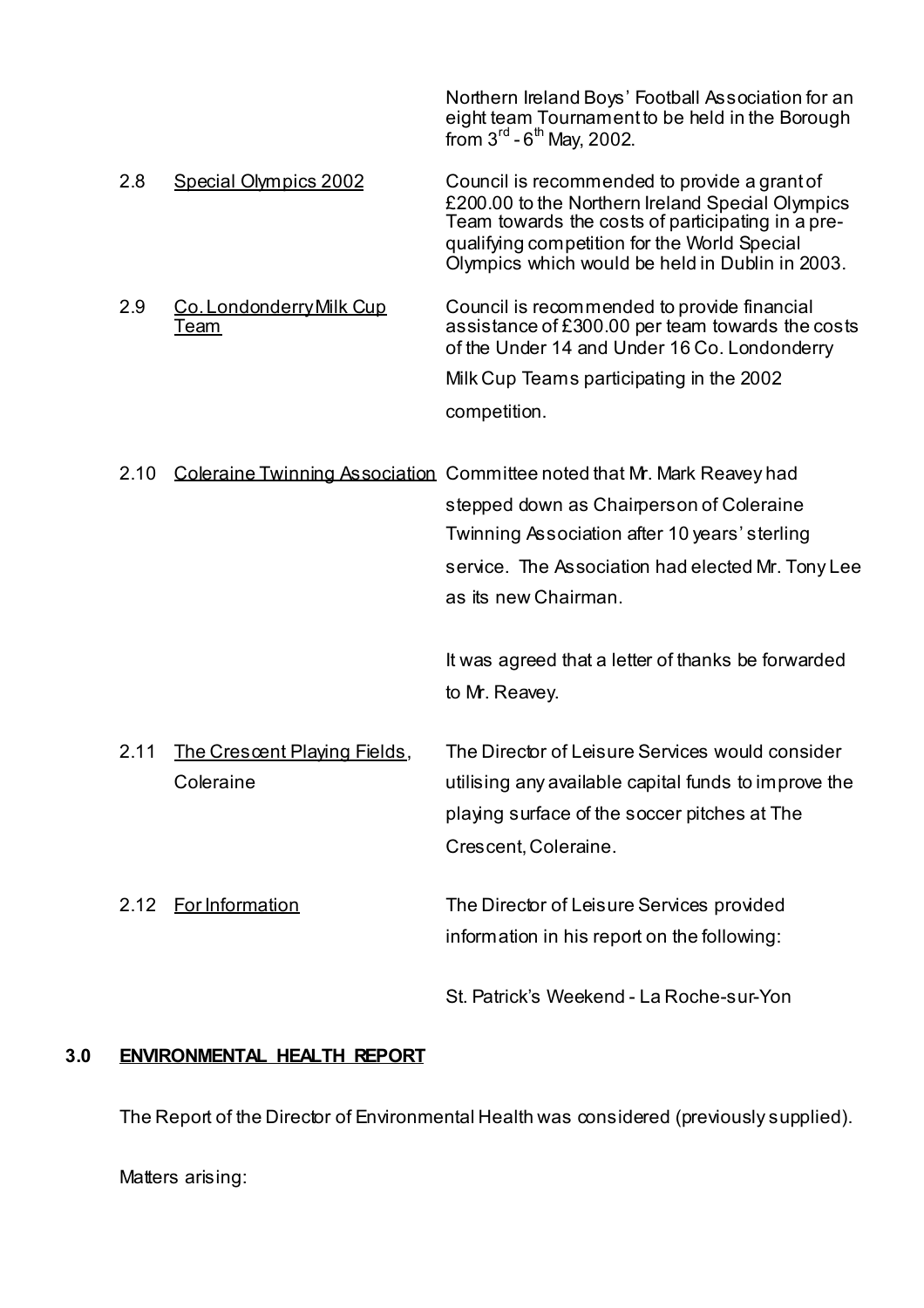# 3.1 Legal Proceedings

|     | 3.1.1<br>Local Government (N.I.)<br>Order 1978 | The Pollution Control and It was proposed by Councillor Watt, seconded by<br>Councillor Mrs. Johnston and agreed: |
|-----|------------------------------------------------|-------------------------------------------------------------------------------------------------------------------|
|     |                                                | That this matter be considered "In                                                                                |
|     |                                                | Committee" at the end of the meeting.                                                                             |
| 3.2 | Private Sector Caravan Sites -                 | Committee noted information, as detailed in the                                                                   |
|     | <b>Restrictive Practices</b>                   | report, on Private Sector Caravan Sites -                                                                         |
|     |                                                | <b>Restrictive Practices.</b>                                                                                     |
|     |                                                | A report from the Northern Ireland General                                                                        |
|     |                                                | Consumer Council on Static Holiday Caravanswas                                                                    |
|     |                                                | circulated for members' information.                                                                              |
| 3.3 | <b>Local Authorities Radiation</b>             | Committee noted information, as detailed in the                                                                   |
|     | Network - Conference on                        | report, regarding a conference entitled "Waves of<br>Concern : Public Fears about Mobile Phone Masts              |
|     | <b>Mobile Phone Masts</b>                      | and Electro Magnetic Fields" held on 13 <sup>th</sup> March,                                                      |
|     |                                                | 2002 at Craigavon Civic Centre.                                                                                   |
| 3.4 |                                                |                                                                                                                   |
|     | <b>New Legislation - Housing</b>               | Consideration was given to information, as detailed                                                               |
|     | <b>Bill 2002</b>                               | in the report, regarding a consultation paper from                                                                |
|     |                                                | the Department for Social Development on the<br>Housing Bill 2002.                                                |
|     |                                                |                                                                                                                   |
|     |                                                | Following discussion it was agreed that the Town                                                                  |
|     |                                                | Clerk and Chief Executive report to the Policy and                                                                |
|     |                                                | Development Committee on 16 <sup>th</sup> April, 2002 as to                                                       |
|     |                                                | whether the closing date of 30 <sup>th</sup> April, 2002 for                                                      |
|     |                                                | comments on the legislation could be extended.                                                                    |

# **4.0 DRINKING IN PUBLIC - BYE-LAWS**

Read letter from the Department for Social Development in response to Council's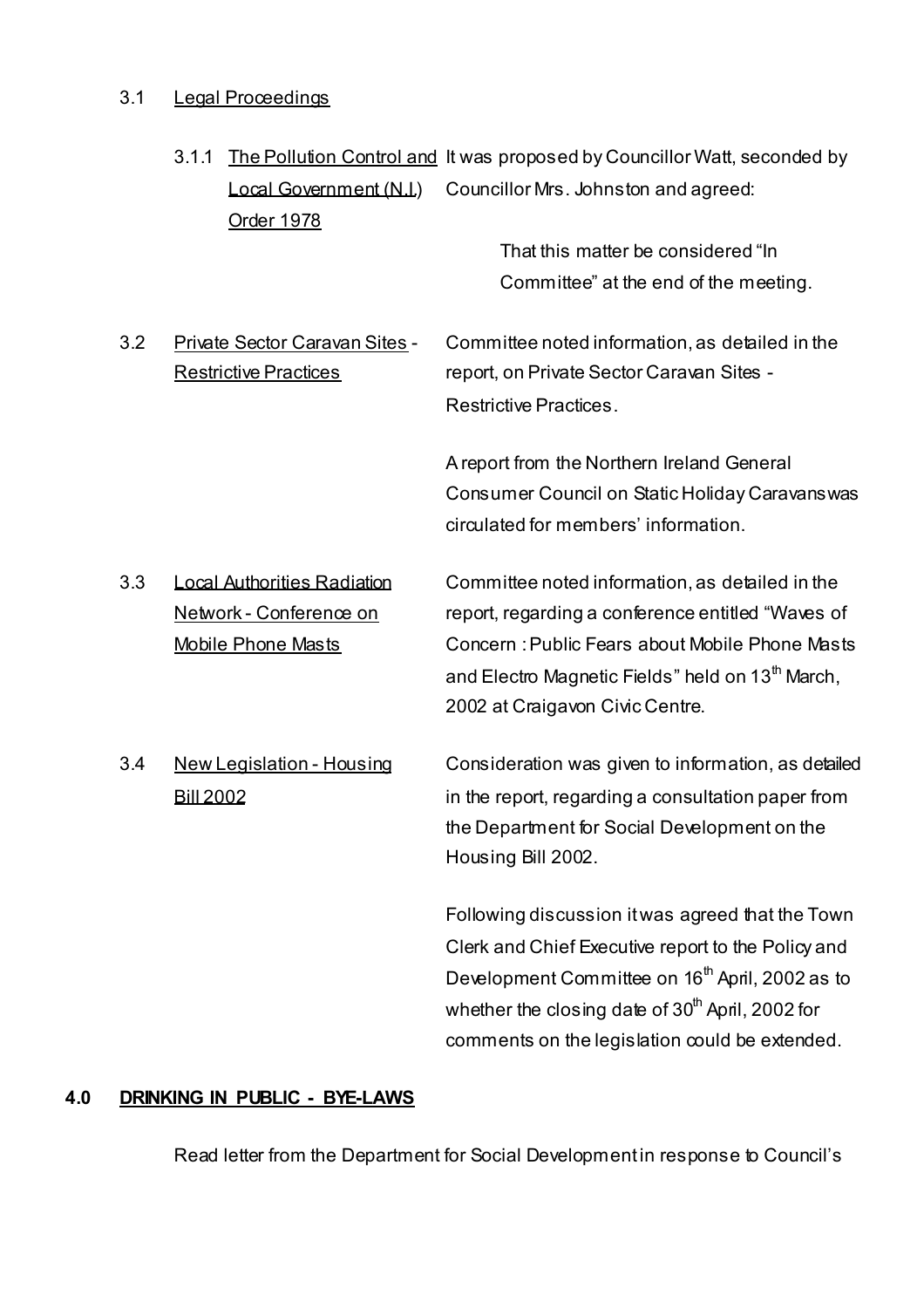letter requesting a number of changes to the present drinking in public bye-laws. The Minister had recently approved the commencement of an examination of the byelaws with a view to determining the most effective means of regulating the consumption of alcohol in public places. The changes suggested by Council would be included in this examination. Department officials would be in touch with Councils and others shortly to discuss a wide range of issues relating to drinking in public byelaws.

The Director of Environmental Health had recently been appointed to a working group on this topic.

Noted.

# **5.0 MAYOR'S CHARITY BALL - 25TH MAY, 2002**

 The Town Clerk and Chief Executive reminded members that the Mayor's Charity Ball, on behalf of Riding for the Disabled Association - Coleraine and District Group, would be held in the Bushtown House Hotel, Coleraine on Saturday, 25<sup>th</sup> May, 2002.

# **6.0 OFFICIAL OPENING - CAUSEWAY HOSPITAL**

 Some concern was expressed that an invitation to attend the official opening of the Causeway Hospital on  $12<sup>th</sup>$  April, 2002 had not been extended to all Council members.

Noted.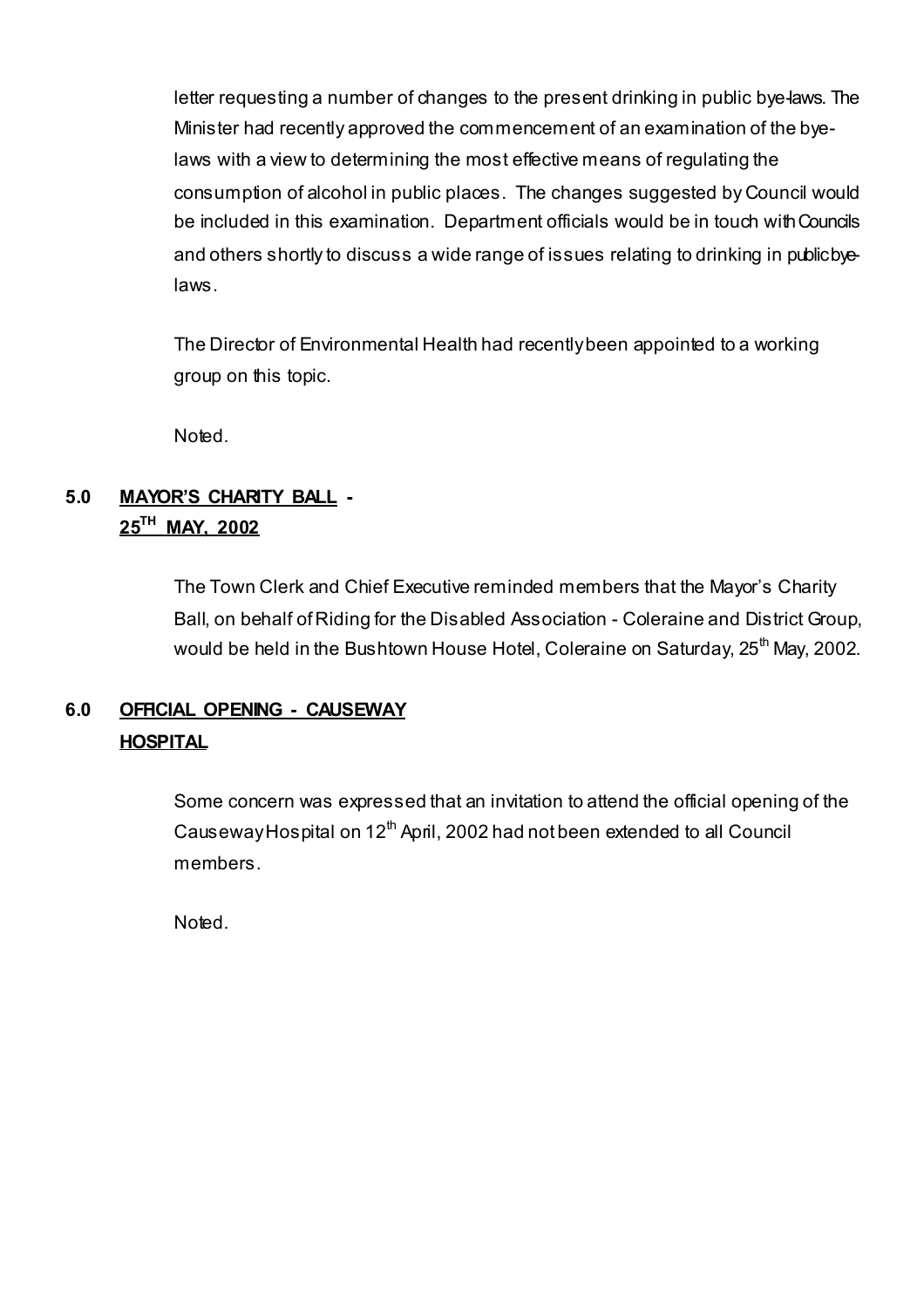# **POLICY AND DEVELOPMENT COMMITTEE**

# **16th April, 2002.**

| Present:                          | Councillor J. M. Bradley, in the Chair                                                                                                                                                                                                                                         |                                                                               |
|-----------------------------------|--------------------------------------------------------------------------------------------------------------------------------------------------------------------------------------------------------------------------------------------------------------------------------|-------------------------------------------------------------------------------|
|                                   | The Mayor, Councillor J. J. Dallat                                                                                                                                                                                                                                             |                                                                               |
|                                   | The Deputy Mayor, Councillor R. D. Stewart                                                                                                                                                                                                                                     |                                                                               |
|                                   | <u>Aldermen</u>                                                                                                                                                                                                                                                                |                                                                               |
|                                   | P. E. A. Armitage (Mrs.)<br>E. T. Black (Mrs.)                                                                                                                                                                                                                                 | <b>B.</b> Leonard<br>W. J. McClure                                            |
|                                   | <b>Councillors</b>                                                                                                                                                                                                                                                             |                                                                               |
|                                   | O. M. Church (Mrs.)<br>T. J. Deans<br>E. P. Fielding (Mrs.)<br>N. F. Hillis<br>W. A King                                                                                                                                                                                       | D. McClarty<br>G. L. McLaughlin<br>A. McQuillan<br>E. M. Mullan<br>W. J. Watt |
| <b>Officers in</b><br>Attendance: | Town Clerk and Chief Executive, Director of Corporate<br>Services, Head of Development Services (Items 1.0 - 4.2),<br>Economic Development Manager (Items 1.0 - 4.2), Principal<br>Administrative Officer, Personnel Officer (Items 1.0 - 4.2) and<br>Administrative Assistant |                                                                               |
|                                   |                                                                                                                                                                                                                                                                                |                                                                               |

 **Apologies:** Alderman Creelman, Councillors Barbour, Mrs. Johnston and **McPherson** 

# **1.0 DEVELOPMENT SERVICES REPORT**

The report of the Head of Development Services was considered (previously supplied).

| 1.1 | Coleraine Town Partnership<br><u>Ltd.</u> | Mr. Ian Donaghey (Chairman), Ms. Sharon Scott<br>(Manager) and Ms. Aisling Lynch (Manager)<br>were in attendance from Coleraine Town<br>Partnership Ltd., along with Chief Inspector Nigel<br>Kyle. Ms. Scott briefly outlined the key activities                                                     |  |
|-----|-------------------------------------------|-------------------------------------------------------------------------------------------------------------------------------------------------------------------------------------------------------------------------------------------------------------------------------------------------------|--|
|     | that                                      | the Partnership was currently involved in.                                                                                                                                                                                                                                                            |  |
|     |                                           | Chief Inspector Kyle presented a review of<br>the CCTV system in Coleraine (map circulated),<br>including a video of the system in operation.<br>Various members expressed their appreciation and<br>congratulations to the Town Partnership and the<br>Police for their work with the system and the |  |
|     | results                                   | achieved.                                                                                                                                                                                                                                                                                             |  |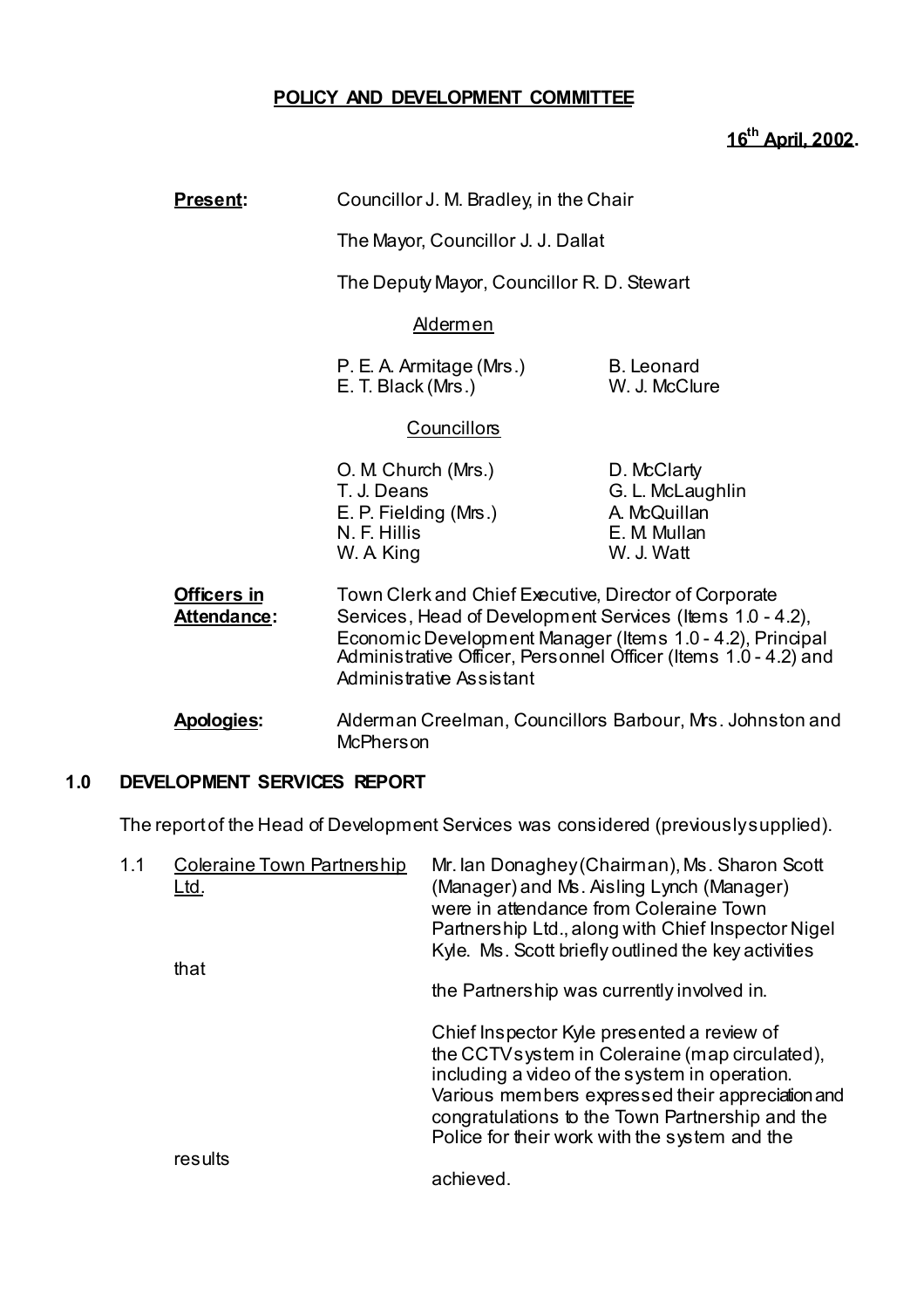Ms. Lynch then outlined details of the Retail Development Initiative and expanded on the Progress Report (previously supplied). Members' questions were answered by Mr. Donaghey and Ms. Scott who also gave an update on developments with the Diamond Centre shopping complex and the car parking strategy for the town. The Chairman thanked those in attendance for their interesting and informative presentation, after which they withdrew. 1.2 Requests for Assistance 1.2.1 Quilters' Weekend Council is recommended to provide a sherry reception for members of The Quilters' Guild of Ireland, at the Northern Ireland Catering College on  $11^{th}$ May, 2002. 1.2.2 Ulster Waterways Council is recommended to sponsor a delegates' Group Conference lunch at the Water Margin for the Ulster **Waterways** Group Conference on 27<sup>th</sup> September, 2002. Details of the conference would be provided to members in due course. 1.3 Noble Deprivation Indicators It was recommended that the implications of the Noble Deprivation Indicators be considered at a one hour information session prior to a meeting of either of the Standing Committees or Council. 1.4 For Information 1.4.1 Rural Development Members noted that Mr. Kevin Wilson would be commencing his position as Rural Strategy Manager of C.O.L.L.A.G.E. on 22<sup>nd</sup> April and would be based initially in the Cloonavin for a few weeks before moving to the GADDA building in Garvagh. 1.4.2 Coca Cola International Copies of the expanded programme of events for North West '200' Race the North West '200' 2002 were provided at the Week Festival - meeting.  $13^{th}$  - 18<sup>th</sup> May, 2002 Details of hospitality and pit passes would be forwarded to members when available.

Members expressed thanks to Coleraine and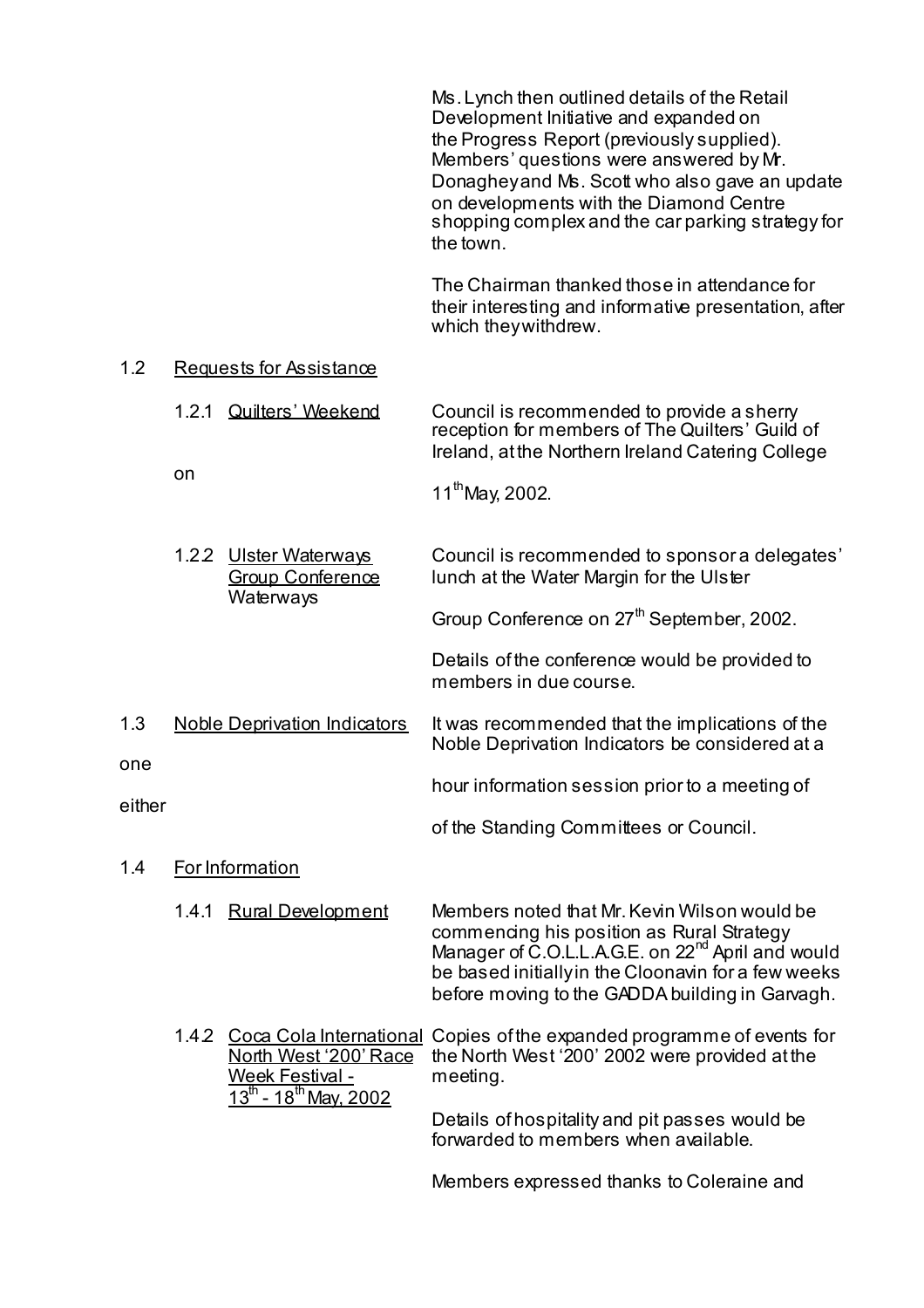District Motor Club for their input into organising extended week long programme of events for the festival.

# **2.0 CORPORATE SERVICES REPORT**

the

The report of the Director of Corporate Services was considered (previously supplied).

| 2.1 | <b>Information Technology</b>      | Recommended:                      |                                                                                                                             |
|-----|------------------------------------|-----------------------------------|-----------------------------------------------------------------------------------------------------------------------------|
| 2.2 | <b>Strategy</b><br>For Information |                                   | That a working group be established<br>consisting of a member for each party, to<br>consider members' needs in terms of IT. |
|     |                                    | 2.2.1 Accounts                    | Committee noted that                                                                                                        |
|     |                                    | creditors' payments for           |                                                                                                                             |
|     |                                    |                                   | March, as per lists circulated, had been issued as                                                                          |
|     |                                    | follows:                          |                                                                                                                             |
|     |                                    |                                   |                                                                                                                             |
|     |                                    | Revenue AC                        | $-$ £281,619.28                                                                                                             |
|     |                                    | Capital A/C                       | $-$ £554,441.21                                                                                                             |
|     |                                    | Petty Cash A/C                    | - £ $52,587.33$                                                                                                             |
|     |                                    |                                   |                                                                                                                             |
|     | 2.2.2 Members' Allowances          | proposal for members' allowances. | Committee noted information, as detailed in the<br>report, on the Department of the Environment's                           |
|     |                                    | Recommended:                      |                                                                                                                             |
|     | write                              |                                   | That the Director of Corporate Services                                                                                     |

 to the Department of the Environment expressing members' concerns that the Attendance Allowance is to be frozen at its current level.

2.2.3 Members' Travel and Committee noted information, as detailed in the Subsistence Allowancesreport, on the Department of the Environment's proposal for members' travel and subsistence allowances.

Recommended:

That the Director of Corporate Services

 to the Department of the Environment expressing members' concerns that these

write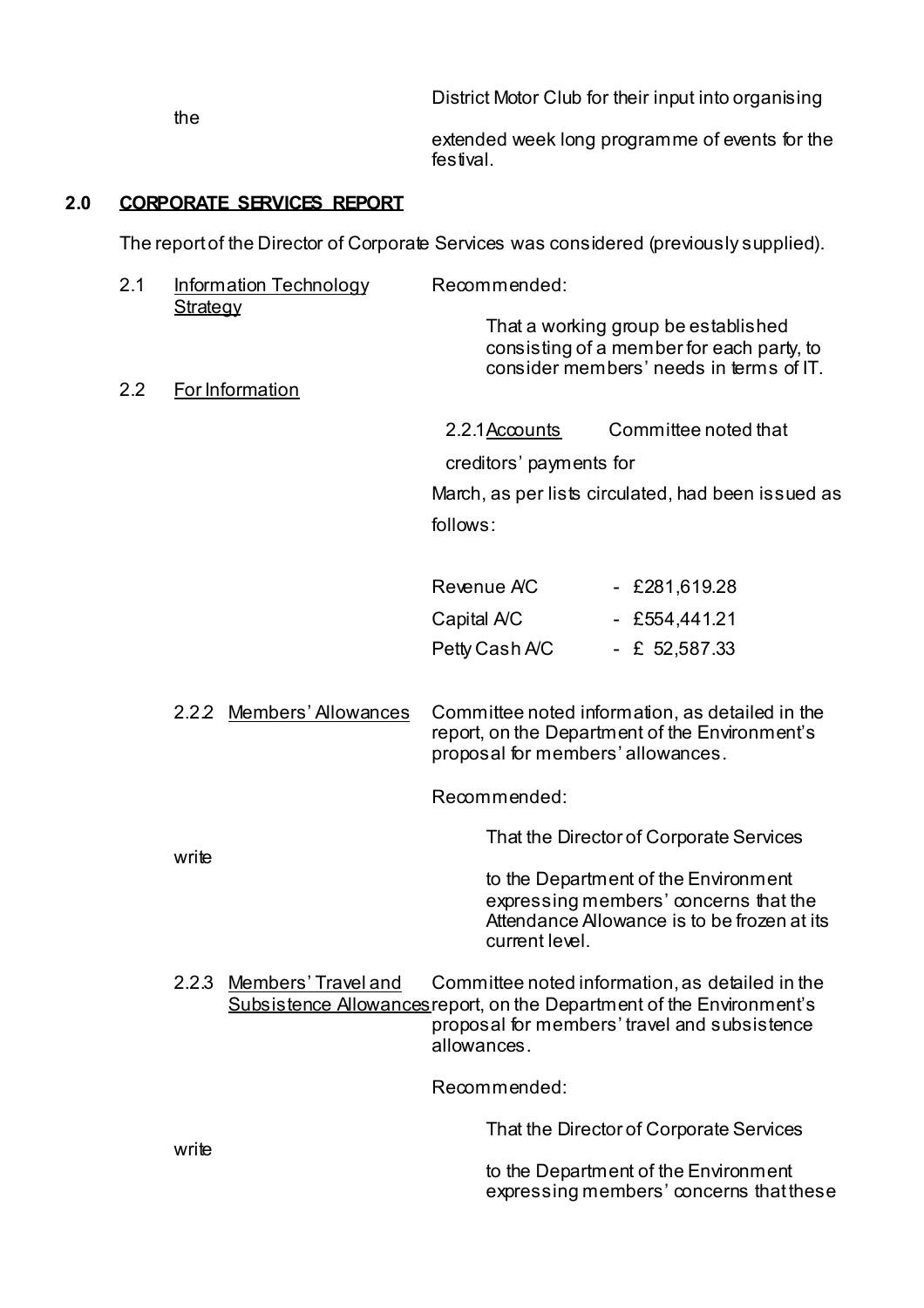allowances are to be frozen at their current levels.

2.2.4 New Appointments The following appointments had been made in accordance with the Local Government Staff Commission's Code of Procedure on Recruitment and Selection.

Environmental Health Department

 2 Environmental Health Officers (new posts): Miss E. A. Ferguson and Mrs. P. Bradley

 Food Science Technician (new post): Mr. R. G. Bentley

Corporate Services Department

 Personnel Assistant (replacement): Mrs. S. A. Knox

2.2.5 Council Website Members noted that Council's website had now gone 'live' allowing payments for several services to be made online.

# **3.0 LAND AND PROPERTY**

 The report of the Principal Administrative Officer on Land and Property was considered (previously supplied).

| 3.1 | <b>East Strand Car Park.</b><br>Portrush | A request by Mr. D. Small for Council to grant<br>formal access via East Strand Car Park, to<br>facilitate development of his property at 4-5<br>Sandune Terrace, Portrush had been acceded to<br>by Council in June 2000 (a map of the area was<br>viewed at the meeting).   |  |  |
|-----|------------------------------------------|-------------------------------------------------------------------------------------------------------------------------------------------------------------------------------------------------------------------------------------------------------------------------------|--|--|
|     |                                          | Mr. Small, who had since obtained alternative<br>access for this development direct from Sandune<br>Terrace, had indicated that he wished to proceed<br>with the access via East Strand Car Park at the<br>figure of £2,000 as assessed by the Valuation and<br>Lands Agency. |  |  |
|     |                                          | Recommended:                                                                                                                                                                                                                                                                  |  |  |
| via |                                          | That Council now dedine to grant access                                                                                                                                                                                                                                       |  |  |
|     |                                          | East Strand Car Park, as it was no longer<br>necessary.                                                                                                                                                                                                                       |  |  |
| 3.2 | Land at Main Street.<br>Castlerock       | Committee viewed a map of the former<br>swimming pool complex at Main Street, Castlerock                                                                                                                                                                                      |  |  |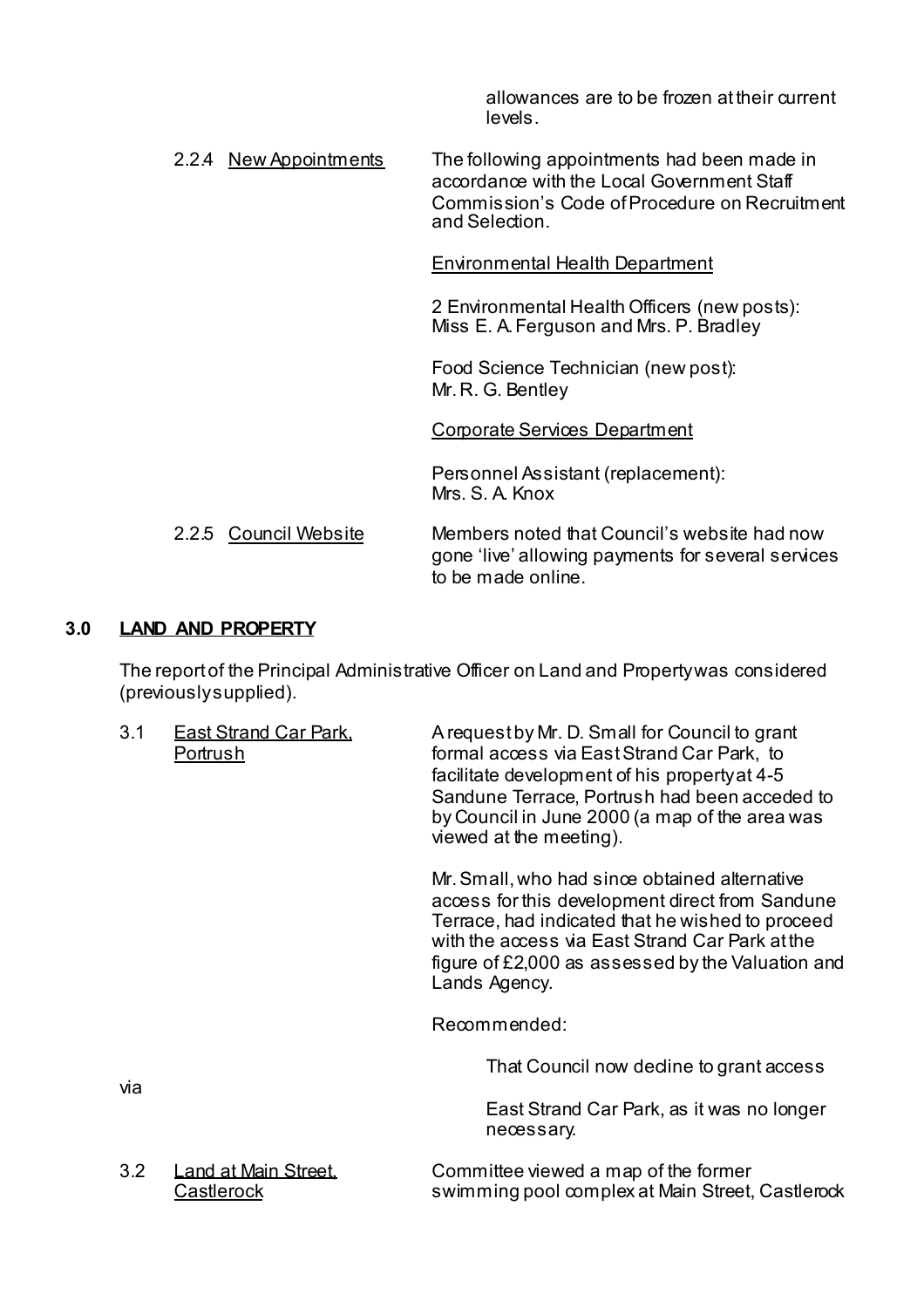and noted information, as detailed in the report, regarding proposed landscaping at the area.

 Members also noted that representatives of Castlerock Community Association had indicated that they were happy with the proposed landscaping.

3.3 17 Bayhead Road, Committee noted information, as detailed in the Portballintrae report, regarding Council's previous decision not to vest land at 17 Bayhead Road, Portballintrae.

> A request had now been received from Mr. J. McKinley, Chairman of Portballintrae Residents' Association, asking Council to reconsider vesting the land (a map of the area was viewed at the meeting).

Recommended:

That Council take no further action in

this land.

- 3.4 Garvagh Development Trust Council is recommended to grant consent for Garvagh Development Trust to lease Unit 1 of the premises at Main Street, Garvagh to Coleraine Local Action Group for Enterprise (COLLAGE).
- 3.5 Carrick Dhu Caravan Park Reported that the Valuation and Lands Agency Hot Food Takeaway had reached agreement on the rent review for a<br>Establishment further three vear period. further three year period.

Recommended:

 That Council approve the rent of £4,000 per annum for the three year period from 1<sup>st</sup> April, 2002.

3.6 Property Working Group It was agreed that members of this working group agree a date for the next meeting with the Principal Administrative Officer at the end of the Committee meeting.

# **4.0 PROPOSED REGIONAL TRANSPORTATION STRATEGY**

vesting

The report of the Town Clerk and Chief Executive was considered (previously supplied).

A summary of a "railways only" submission prepared by the Northern Corridor Railways Group, as detailed in the report, was outlined by the Town Clerk and Chief Executive. A copy of the full submission was circulated at the meeting.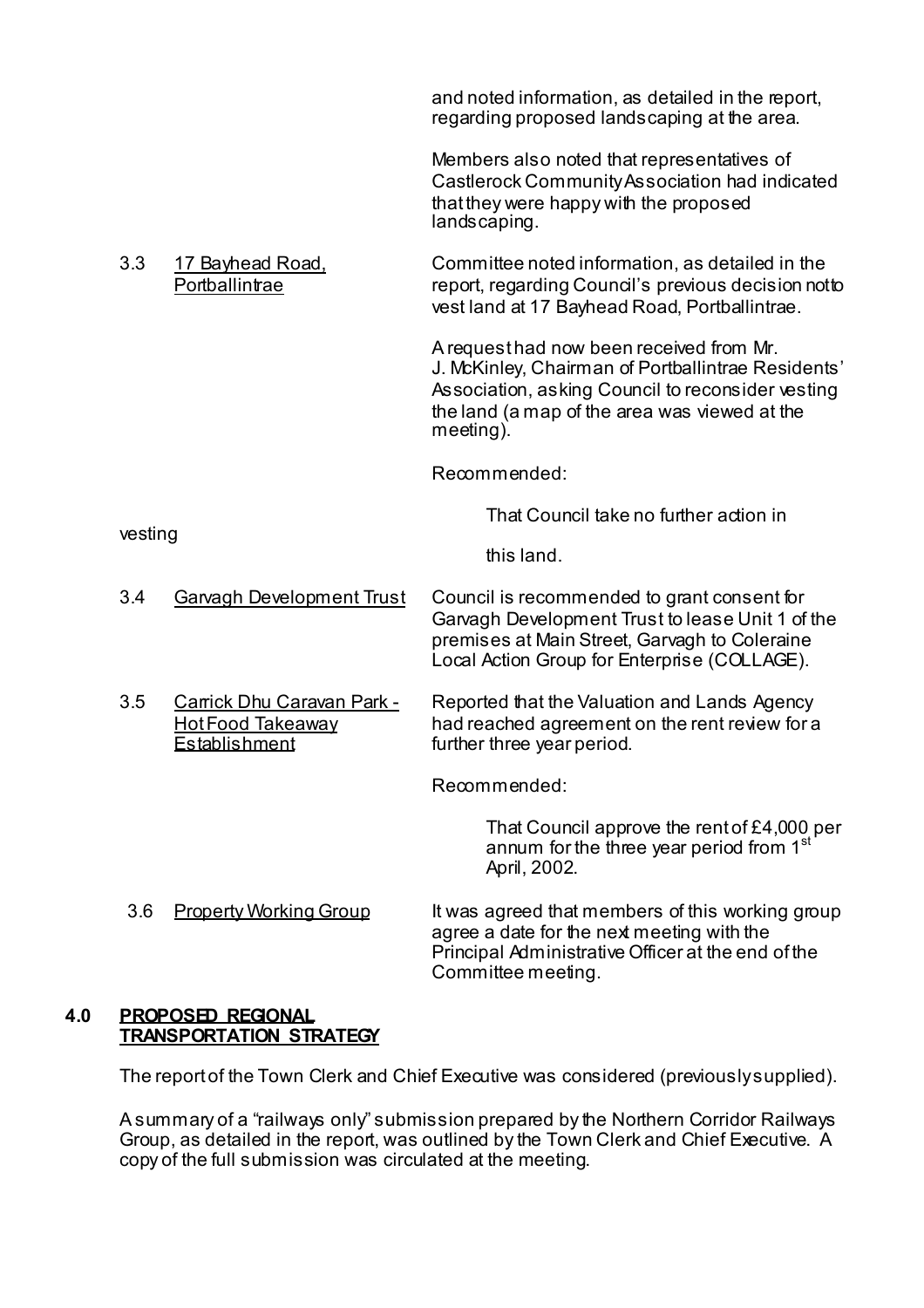Discussion on various aspects of the proposed Strategy ensued and members were advised that responses to the Department on the remaining areas of the Strategy were required to be in the style as outlined in the attached leaflet.

Recommended:

That members submit their comments to the Town Clerk and Chief Executive, for the

formulation of a corporate response.

#### **5.0 POTENTIAL LINK WITH ZOMBA, MALAWI.**

The report of the Town Clerk and Chief Executive on a possible link with Zomba, Malawi was considered (previously supplied).

The Town Clerk and Chief Executive elaborated on how such a link could be achieved within the statutory limits which govern local government.

Following extensive discussion it was proposed by Councillor Mullan, seconded by Councillor McClarty and recommended:

 That a sub committee (representative of members on Council) be established to investigate the project on the following basis:

- (a) to investigate the formation of a technical support partnership between Council and the Municipality of Zomba, including the fostering of links between University of Ulster and Chancellor College;
- (b) to explore the interest in our local community in supporting the people of Zomba through practical forms of assistance to alleviate poverty and hardship.

# **6.0 DATE OF ANNUAL MEETING**

Recommended:

That the Annual Meeting of Council be held on Monday  $17<sup>th</sup>$  June, 2002.

## **7.0 DEPARTMENT OF HEALTH, SOCIAL SERVICES AND PUBLIC POLICY**

 Members attention was drawn to the report of the Department of Health, Social Services and Public Policy, "Priorities for Action 2002/2003" (previously supplied).

Noted.

# **8.0 CONSIGNIA**

Read letter from Consignia informing of a proposed price increase of 1p on a

stamp.

 Members were advised that Sir John Semple, Director of Northern Ireland Affairs, would address Council at its meeting in May.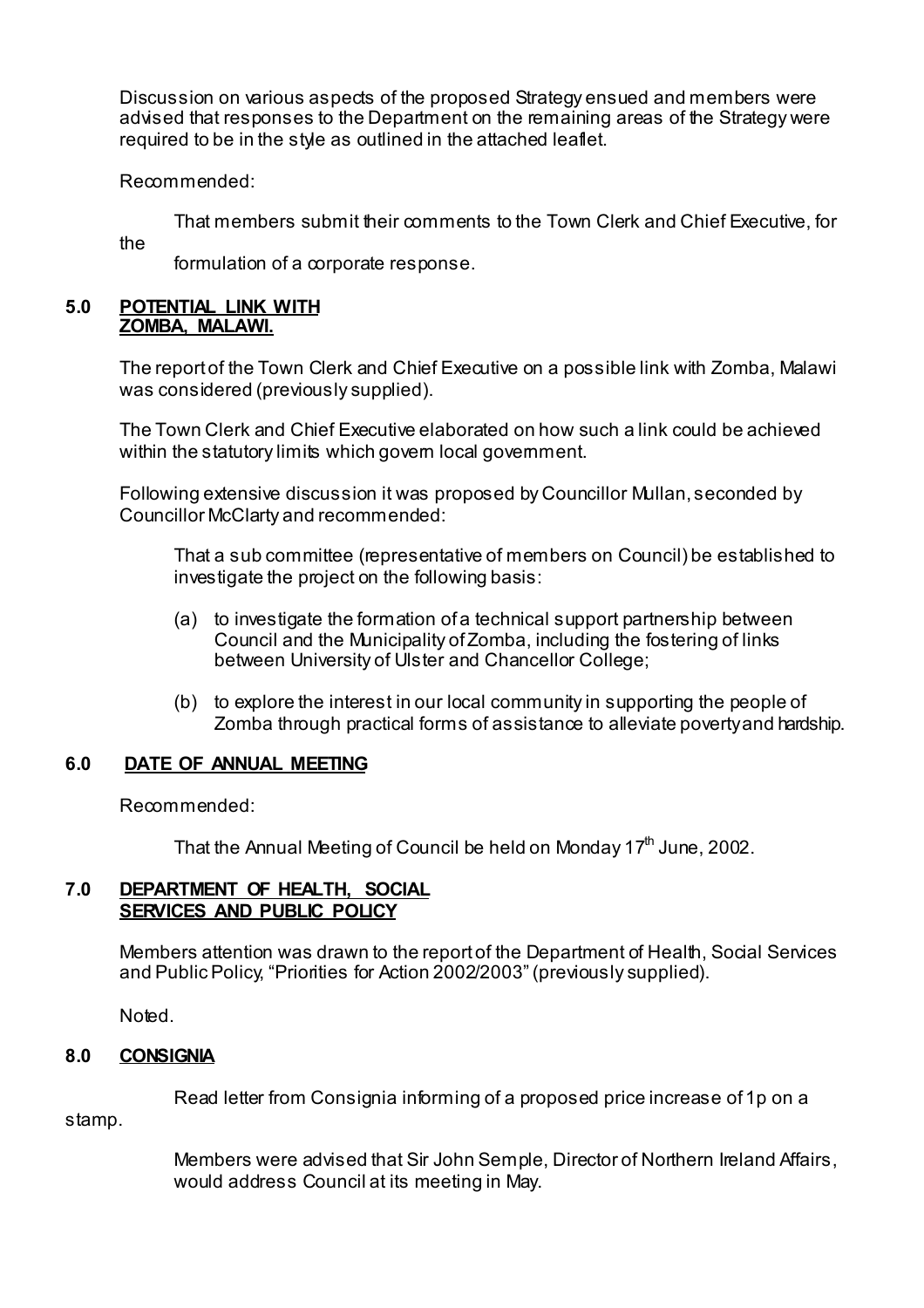A briefing paper would be prepared for members on matters to be raised with Sir John.

#### **9.0 STATUTORY DUTY AWARENESS FOR ELECTED MEMBERS - SEMINAR**

 Read letter advising of a seminar being co-hosted by The Local Government Staff Commission and the Equality Commission. The seminar would be held in two venues on the following dates:

Wednesday 24<sup>th</sup> April, 2002 10am - 1pm Equality House, 7-9 Shaftesbury Square, Belfast

Monday 29<sup>th</sup> April, 2002 10am - 1pm Craigavon Civic Centre

 Agreed that members interested in either date would contact the Principal Administrative Officer.

#### **10.0 SECOND HOMES - ARE THEY A PLANNING PROBLEM? - SEMINAR**

Read letter from The Royal Town Planning Institute advising of a seminar being

held

on Thursday 25<sup>th</sup> April, 2002 at the Causeway Hotel, Bushmills.

 Members were advised that four places had been provisionally reserved. Any members interested in attending should contact the Principal Administrative **Officer** 

Noted.

# **11.0 CHARTERED INSTITUTE OF HOUSING**

Members were advised that the 2<sup>nd</sup> Annual Branch Conference of the Chartered Institute of Housing would be held on  $2^{nd}$  and  $3^{rd}$  May, 2002 at Armagh City Hotel, Armagh.

 Any members interested in attending should contact the Principal Administrative Officer.

Noted.

# **12.0 DEPARTMENT OF AGRICULTURE AND RURAL DEVELOPMENT**

Tabled:

New TSN Action Plan for the period April 2001 - March 2003

# **13.0 INTERNATIONAL FUND FOR IRELAND**

Tabled:

Annual Report and Accounts 2001